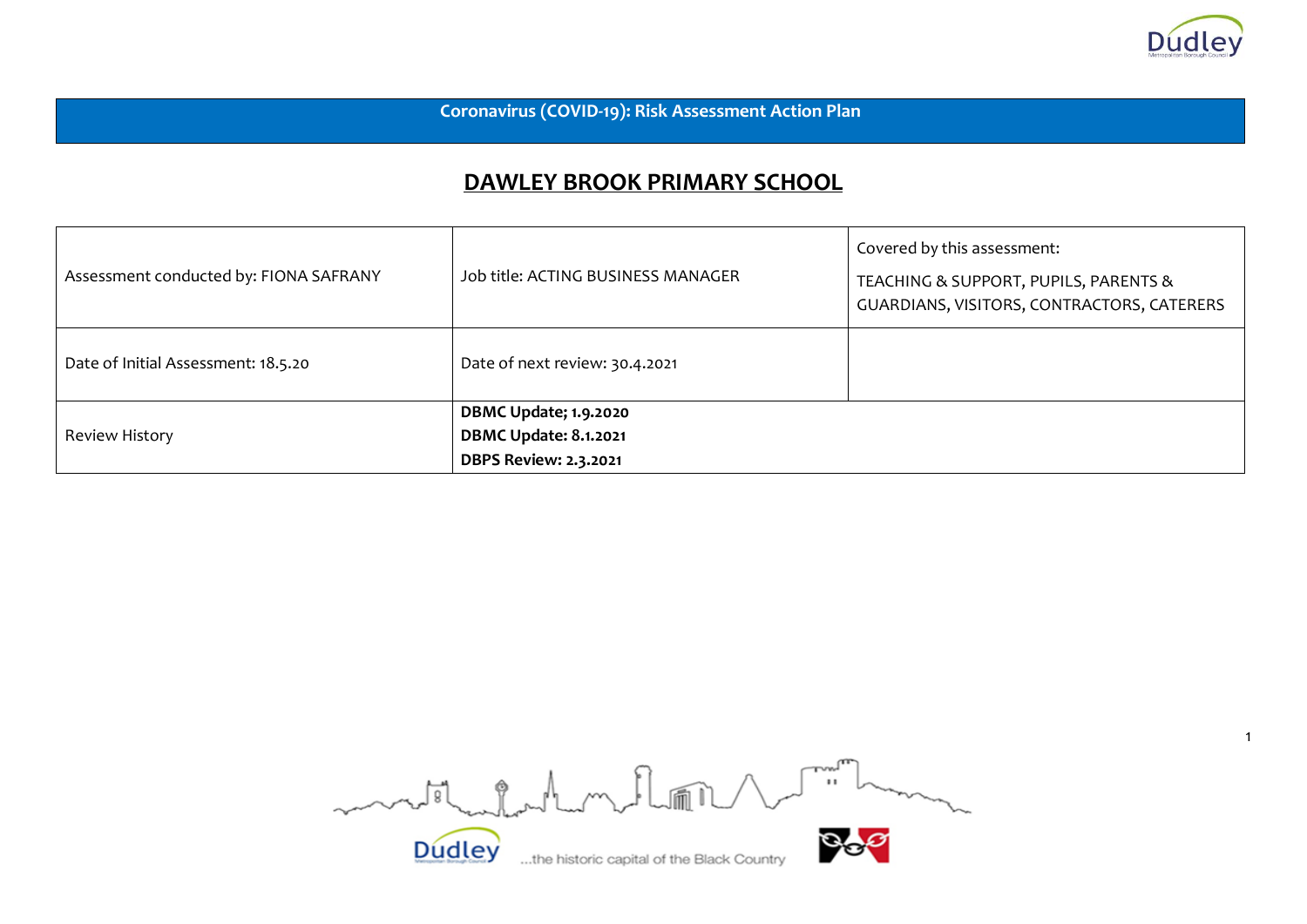

The sole purpose of this risk assessment is to support schools in preparing for the possibility of providing some face-to-face contact with pupils in year groups Reception, Year 1 and Year 6 **while reducing the risk of coronavirus transmission**. The risk assessment has been written in collaboration with a number of local LAs.

- For the purpose of this risk assessment, the term 'coronavirus' is used to refer to coronavirus disease 2019 (COVID-19). Schools must ensure that this risk assessment reflects the local setting and context of the school. Staff must be consulted with regard to this risk assessment (this must take into consideration all types of workers including agency workers, casual staff and contractors and any other adult on site as well as your permanent staff).
- This risk assessment is not exhaustive and is issued to schools as a template to assist in the production of a comprehensive document that covers the particular circumstance of the setting – **as such, the risks and risk controls should be deleted/amended/added-to to reflect the school**.
- This should be viewed alongside relevant advice and guidance from the Department of Education and reflect any additional subsequent guidance issued to schools.
- For further reference, [https://www.gov.uk/government/latest?departments%5B%5D=department-for-education,](https://www.gov.uk/government/latest?departments%5B%5D=department-for-education) including the documents below, issued on the 11 May 2020:
	- o [Coronavirus \(COVID-19\): guidance for schools and other educational settings](https://www.gov.uk/government/collections/coronavirus-covid-19-guidance-for-schools-and-other-educational-settings)
	- o [Details on phased wider opening of schools, colleges and nurseries](https://www.gov.uk/government/news/details-on-phased-wider-opening-of-schools-colleges-and-nurseries)
	- o [Coronavirus \(COVID-19\): implementing protective measures in education and childcare settings](https://www.gov.uk/government/publications/coronavirus-covid-19-implementing-protective-measures-in-education-and-childcare-settings)
	- o [Actions for educational and childcare settings to prepare for wider opening from 1 June 2020](https://www.gov.uk/government/publications/actions-for-educational-and-childcare-settings-to-prepare-for-wider-opening-from-1-june-2020)
	- o [What parents and carers need to know about schools and other education settings during the coronavirus outbreak](https://www.gov.uk/government/publications/closure-of-educational-settings-information-for-parents-and-carers)

Jan 2021 Schools COVID-19 Risk assessment addition due to Variance VUI – 202012/01: All of the controls measures below still stand good and are no different for the new variant of the COVID-19 virus; what has changed is its ability to be more easily transmissible so the above controls must be reinforced to ensure we keep a break in the transmission route and the building remains COVID secure.

Latest guidance 2021:

- o [Face Coverings In School March 2021](https://assets.publishing.service.gov.uk/government/uploads/system/uploads/attachment_data/file/965446/Face_coverings_in_education_-_March_2021.pdf)
- o [Schools COVID Operational Guidance Feb 2021](https://assets.publishing.service.gov.uk/government/uploads/system/uploads/attachment_data/file/964351/Schools_coronavirus_operational_guidance.pdf)

model chatron Rom

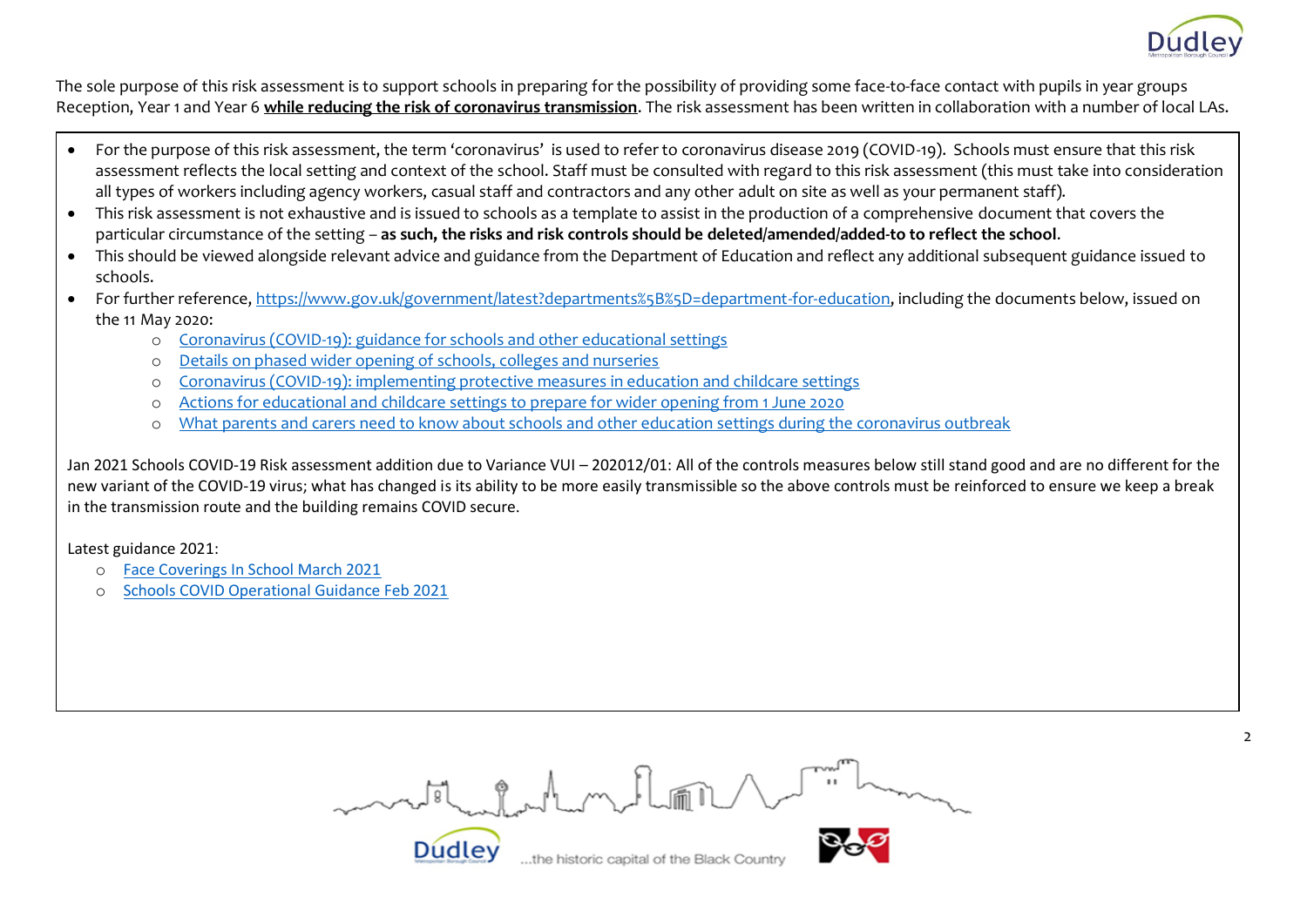

| Key:                           |                                                                                                                                                     |
|--------------------------------|-----------------------------------------------------------------------------------------------------------------------------------------------------|
| Level of risk prior to control | Identifies the risk before any steps to reduce the risk have been taken                                                                             |
| Risk Description:              | Outlines the area of concern. This list is not exhaustive, and schools should add/amend/delete where appropriate e.g. risks for pupils with complex |
|                                | needs.                                                                                                                                              |
| Risk Controls:                 | The measures that will be taken to minimise the risk. These are generic and should be adapted for the school context.                               |
| Impact:                        | Could be L/M/H or numeric, depending on what is used in the school setting.                                                                         |
| Likelihood:                    | Could be L/M/H or numeric, depending on what is used in the school setting. NB IF IMPACT AND LIKELIHOOD ARE BOTH HIGH, THEN THE ACTIVITY            |
|                                | SHOULD BE STOPPED UNTIL ADDITIONAL CONTROL MEASURES ARE PUT IN PLACE.                                                                               |
| Responsible person:            | The identified staff member(s) responsible for implementing the risk controls.                                                                      |
| Completion Date:               | 6.1.2021; Ongoing                                                                                                                                   |
| Line Manager Check:            | Sign off to ensure that the risk has been minimised as far as possible.                                                                             |

| <b>Risk</b><br><b>Description/Area of</b><br>Concern                                                | Level of<br>risk prior<br>to control<br>$\leftrightarrow$ | <b>Risk Controls</b>                                                                                                                                                                                                                                                                                                                                                                                                                                                                 | <b>Level</b><br>of risk<br>is now<br>$\leftrightarrow$ | Likelihood<br>$\leq$ | Responsible<br>person                                                                         | <b>Planned</b><br>completion<br><b>Date</b> | <b>Line</b><br><b>Manager</b><br><b>Check</b> |
|-----------------------------------------------------------------------------------------------------|-----------------------------------------------------------|--------------------------------------------------------------------------------------------------------------------------------------------------------------------------------------------------------------------------------------------------------------------------------------------------------------------------------------------------------------------------------------------------------------------------------------------------------------------------------------|--------------------------------------------------------|----------------------|-----------------------------------------------------------------------------------------------|---------------------------------------------|-----------------------------------------------|
| The school lapses in<br>following national<br>guidelines and advice,<br>putting everyone at<br>risk |                                                           | To ensure that all relevant guidance is followed and<br>communicated:<br>The school to keep up-to-date with advice issued by, but not<br>limited to, DfE, NHS, Department of Health and Social Care<br>and PHE, and review its risk assessment accordingly<br>Information on the school website is updated.<br>Pupils updated via classrooms teachers as necessary.<br>Any change in information to be shared with Chair of<br>Governors and passed on to parents and staff by email |                                                        |                      | <b>LM</b><br><b>MW</b><br><b>SLT</b><br>FS<br><b>DH</b><br>Teaching &<br><b>Support Staff</b> | Ongoing                                     |                                               |

Dudley ....the historic capital of the Black Country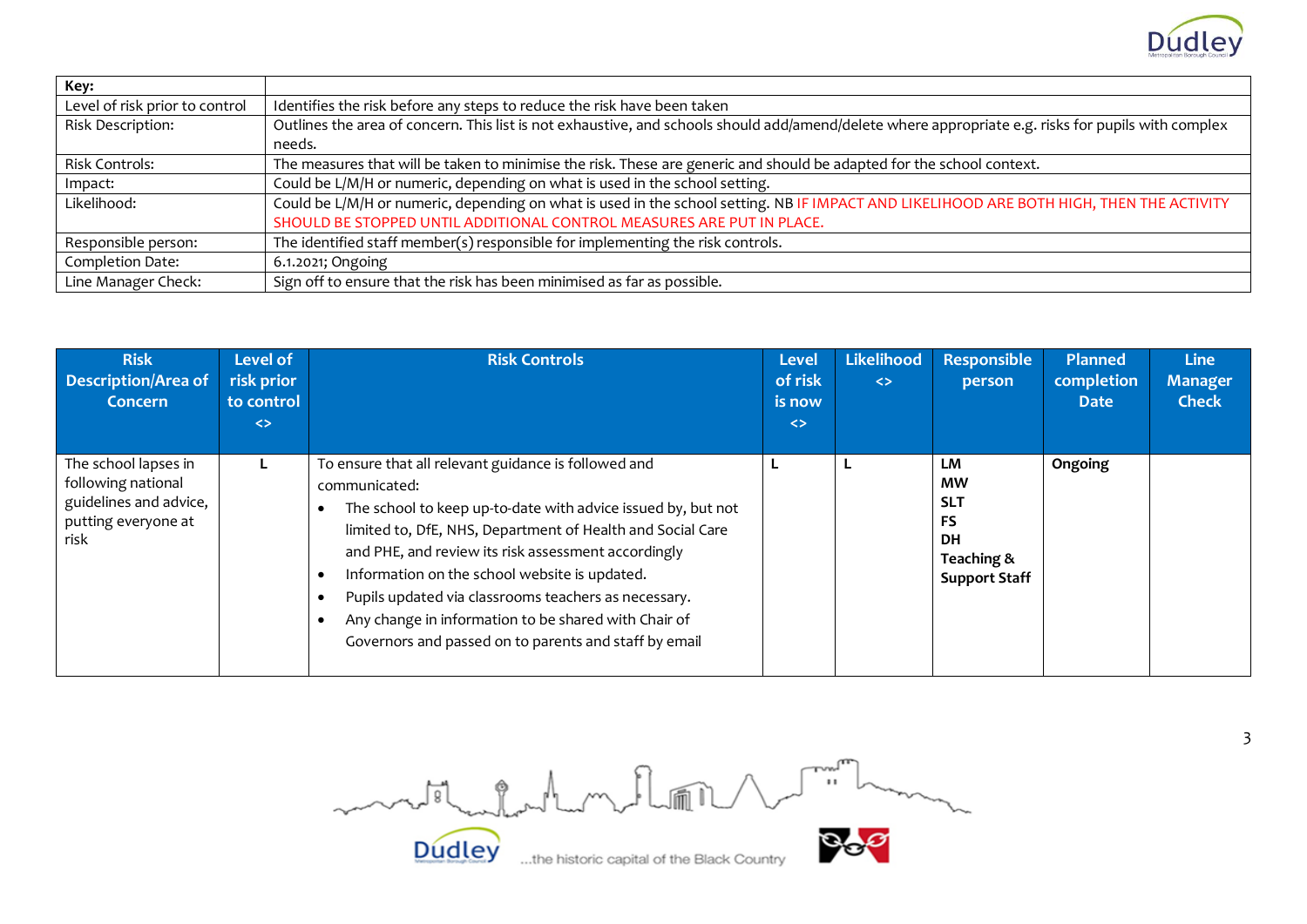

| <b>Risk</b><br><b>Description/Area of</b><br><b>Concern</b>  | <b>Level of</b><br>risk prior<br>to control | <b>Risk Controls</b>                                                                                                                                                                                                                                                                                                                                                                                                           | <b>Level</b><br>of risk<br>is now | Likelihood<br>$\Leftrightarrow$ | <b>Responsible</b><br>person                                                           | <b>Planned</b><br>completion<br><b>Date</b> | <b>Line</b><br><b>Manager</b><br><b>Check</b> |
|--------------------------------------------------------------|---------------------------------------------|--------------------------------------------------------------------------------------------------------------------------------------------------------------------------------------------------------------------------------------------------------------------------------------------------------------------------------------------------------------------------------------------------------------------------------|-----------------------------------|---------------------------------|----------------------------------------------------------------------------------------|---------------------------------------------|-----------------------------------------------|
|                                                              | $\Leftrightarrow$                           |                                                                                                                                                                                                                                                                                                                                                                                                                                | $\Leftrightarrow$                 |                                 |                                                                                        |                                             |                                               |
|                                                              |                                             | As a result, the school has the most recent information from the<br>government, and this is distributed throughout the school<br>community.                                                                                                                                                                                                                                                                                    |                                   |                                 |                                                                                        |                                             |                                               |
| Poor communication<br>with parents and<br>other stakeholders | L                                           | Teaching & Support/pupils aware of current actions and<br>$\bullet$<br>requirements and reminded frequently using school<br>communication systems<br>Headteacher to share risk assessment with Teaching &<br>Support<br>Parents notified of risk assessment plan and shared with<br>$\bullet$<br>parents via website.<br>As a result, all pupils and Teaching & Support working with pupils<br>are adhering to current advice. | L                                 | L                               | LM<br><b>MW</b><br><b>SLT</b><br><b>FS</b><br>DH<br>Teaching &<br><b>Support Staff</b> | Ongoing                                     |                                               |

Dudley ... the historic capital of the Black Country Dudley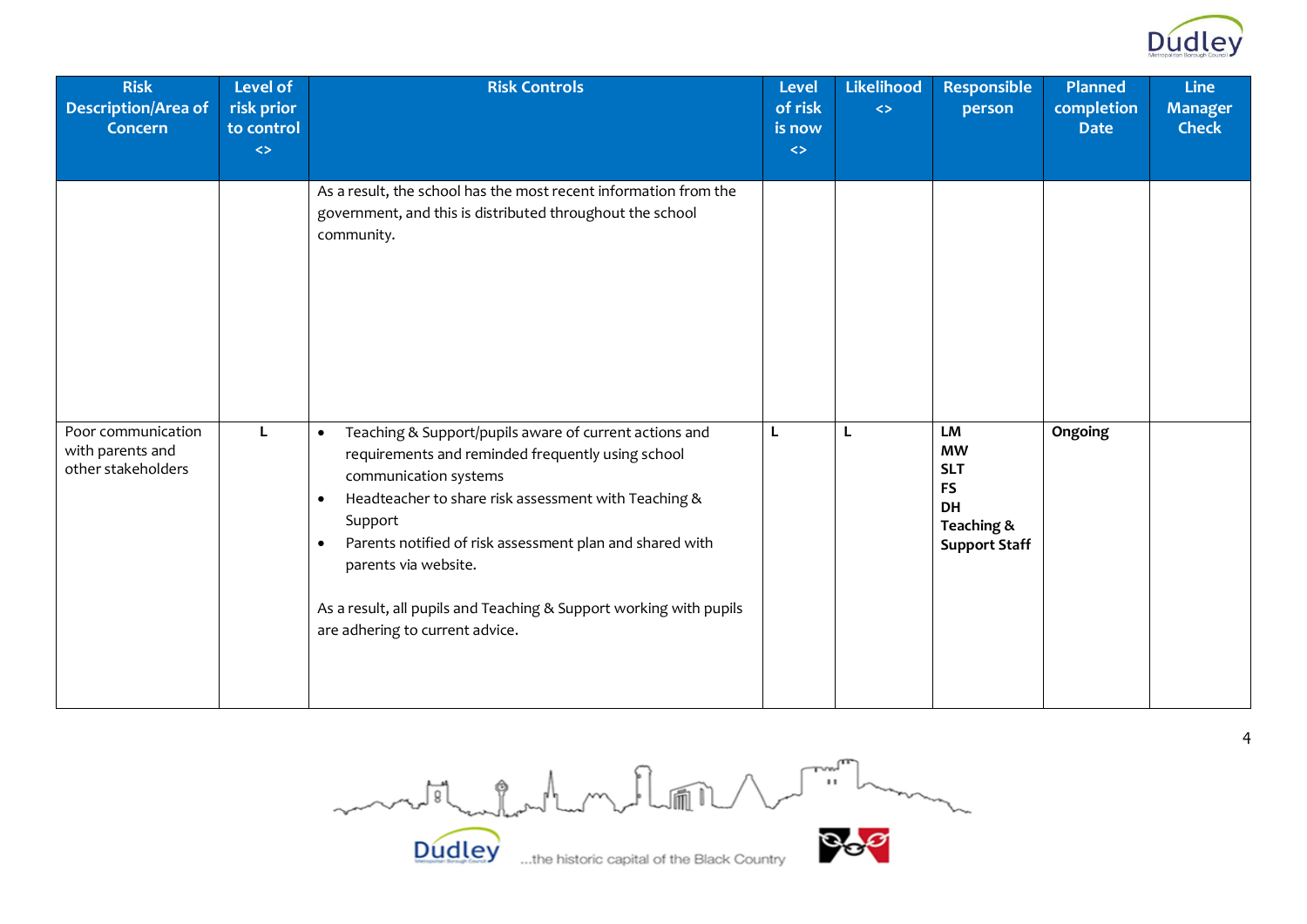

| <b>Risk</b><br><b>Description/Area of</b><br><b>Concern</b> | <b>Level of</b><br>risk prior<br>to control<br>$\leftrightarrow$ | <b>Risk Controls</b>                                                                                                                                                                                                                                                                                                                                                                                                                                                       | <b>Level</b><br>of risk<br>is now<br>$\Leftrightarrow$ | <b>Likelihood</b><br>$\leftrightarrow$ | <b>Responsible</b><br>person                                               | <b>Planned</b><br>completion<br><b>Date</b> | <b>Line</b><br><b>Manager</b><br><b>Check</b> |
|-------------------------------------------------------------|------------------------------------------------------------------|----------------------------------------------------------------------------------------------------------------------------------------------------------------------------------------------------------------------------------------------------------------------------------------------------------------------------------------------------------------------------------------------------------------------------------------------------------------------------|--------------------------------------------------------|----------------------------------------|----------------------------------------------------------------------------|---------------------------------------------|-----------------------------------------------|
| Lack of awareness of                                        |                                                                  | School leaders will ensure that all policies impacted on by $ L $                                                                                                                                                                                                                                                                                                                                                                                                          |                                                        | L                                      | <b>LM</b><br><b>MW</b>                                                     | Ongoing                                     |                                               |
| policies and<br>procedures                                  |                                                                  | coronavirus controls are updated<br>Teaching & Support, pupils and volunteers will make<br>$\bullet$<br>themselves aware of all relevant policies and procedures<br>including, but not limited to, the following:<br>Health and Safety Policy<br><b>Infection Control Policy</b><br>First Aid Policy<br>Intimate Care Policy<br>Behaviour policy<br>Staff absence reporting procedures                                                                                     |                                                        |                                        | <b>SLT</b><br><b>FS</b><br><b>DH</b><br>Teaching &<br><b>Support Staff</b> |                                             |                                               |
|                                                             |                                                                  | Teaching & Support have regard to all relevant guidance and<br>$\bullet$<br>legislation including, but not limited to, the following:<br>The Reporting of Injuries, Diseases and Dangerous<br>Occurrences Regulations (RIDDOR) 2013<br>The Health Protection (Notification) Regulations 2010<br>Public Health England (PHE) (2017) 'Health protection<br>in schools and other childcare facilities'<br>DfE and PHE (2020) 'COVID-19: guidance for<br>educational settings' |                                                        |                                        |                                                                            |                                             |                                               |

motherholment of **Dudley**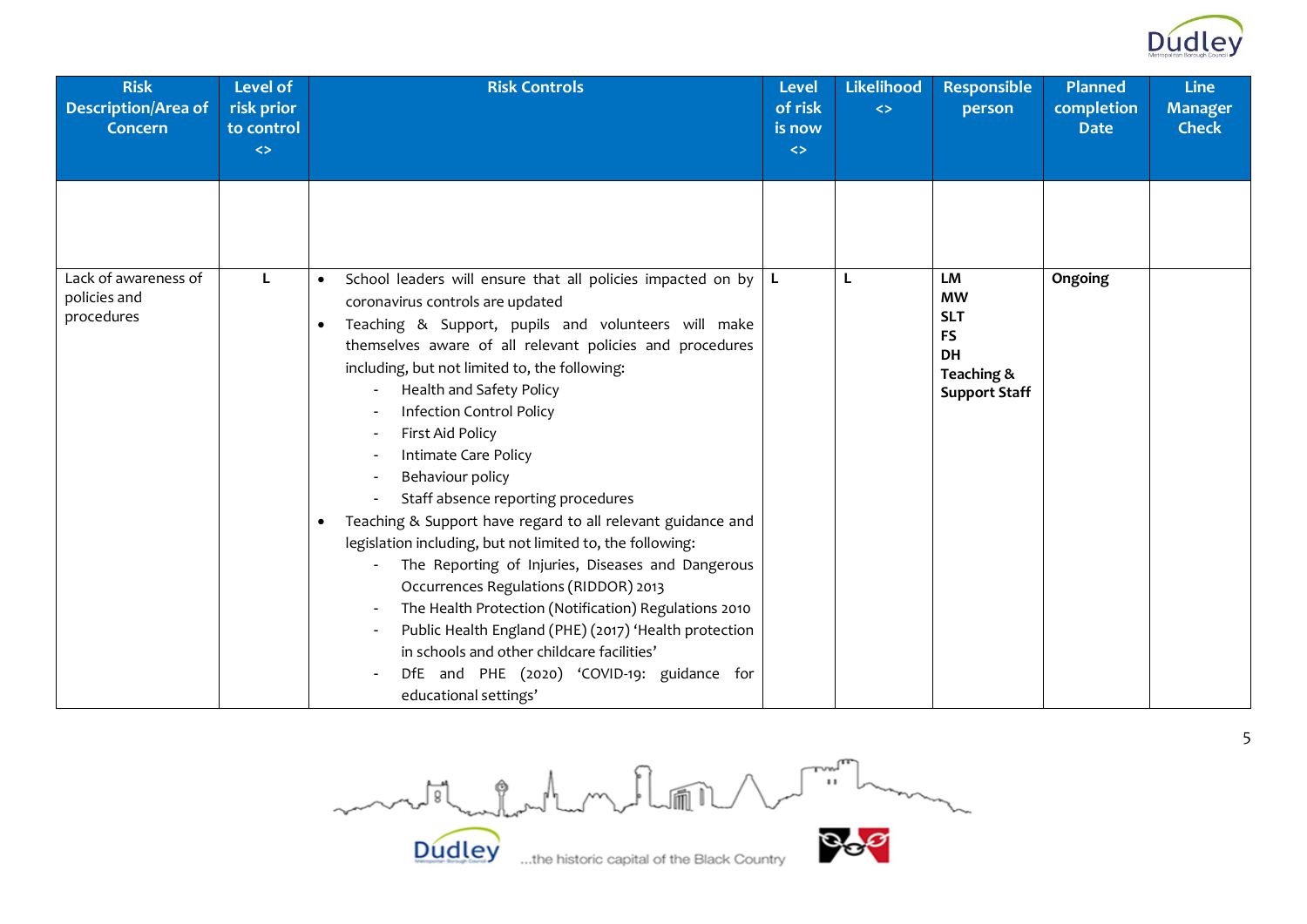

| <b>Risk</b><br><b>Description/Area of</b><br><b>Concern</b> | Level of<br>risk prior<br>to control<br>$\leftrightarrow$ | <b>Risk Controls</b>                                                                                                                                                                                                                                                                                                                                                                                                                                                                                                                                                                                                                                                                                                                                                                                                                                                                                                                                                                                                                                           | <b>Level</b><br>of risk<br>is now<br>$\leftrightarrow$ | <b>Likelihood</b><br>$\leftrightarrow$ | <b>Responsible</b><br>person                            | <b>Planned</b><br>completion<br><b>Date</b> | <b>Line</b><br><b>Manager</b><br><b>Check</b> |
|-------------------------------------------------------------|-----------------------------------------------------------|----------------------------------------------------------------------------------------------------------------------------------------------------------------------------------------------------------------------------------------------------------------------------------------------------------------------------------------------------------------------------------------------------------------------------------------------------------------------------------------------------------------------------------------------------------------------------------------------------------------------------------------------------------------------------------------------------------------------------------------------------------------------------------------------------------------------------------------------------------------------------------------------------------------------------------------------------------------------------------------------------------------------------------------------------------------|--------------------------------------------------------|----------------------------------------|---------------------------------------------------------|---------------------------------------------|-----------------------------------------------|
|                                                             |                                                           |                                                                                                                                                                                                                                                                                                                                                                                                                                                                                                                                                                                                                                                                                                                                                                                                                                                                                                                                                                                                                                                                |                                                        |                                        |                                                         |                                             |                                               |
|                                                             |                                                           | The relevant staff receive any necessary training that helps<br>minimise the spread of infection, e.g. infection control training.<br>Staff are made aware of the school's infection control<br>$\bullet$<br>procedures in relation to coronavirus via email<br>Parents are made aware of the school's infection control<br>$\bullet$<br>procedures in relation to coronavirus via letter/social<br>media/poster at entrance to school - they are informed that<br>they must contact the school as soon as possible if they believe<br>their child has been exposed to coronavirus<br>Pupils are made aware of the school's infection control<br>procedures in relation to coronavirus via a coordinated<br>programme of delivery from staff on the morning of the 8<br>March 2021. All are informed that they must tell a member of<br>staff if they begin to feel unwell<br>Daily electronic briefing issued to staff.<br>As a result, Teaching & Support and pupils are aware of the<br>policies and procedures in place to keep themselves safe in school. |                                                        |                                        |                                                         |                                             |                                               |
| Poor hygiene practice<br>in school - general                | L                                                         | Posters are displayed at the entrance to the school, around $ L $<br>$\bullet$<br>school and in every classroom reminding staff, pupils, parents<br>and visitors of the hygiene practice required in school (e.g.<br>washing hands before entering and leaving school)                                                                                                                                                                                                                                                                                                                                                                                                                                                                                                                                                                                                                                                                                                                                                                                         |                                                        | L                                      | LM<br><b>MW</b><br><b>SLT</b><br><b>FS</b><br><b>DH</b> | Ongoing                                     |                                               |

Country **Bog** month for home flow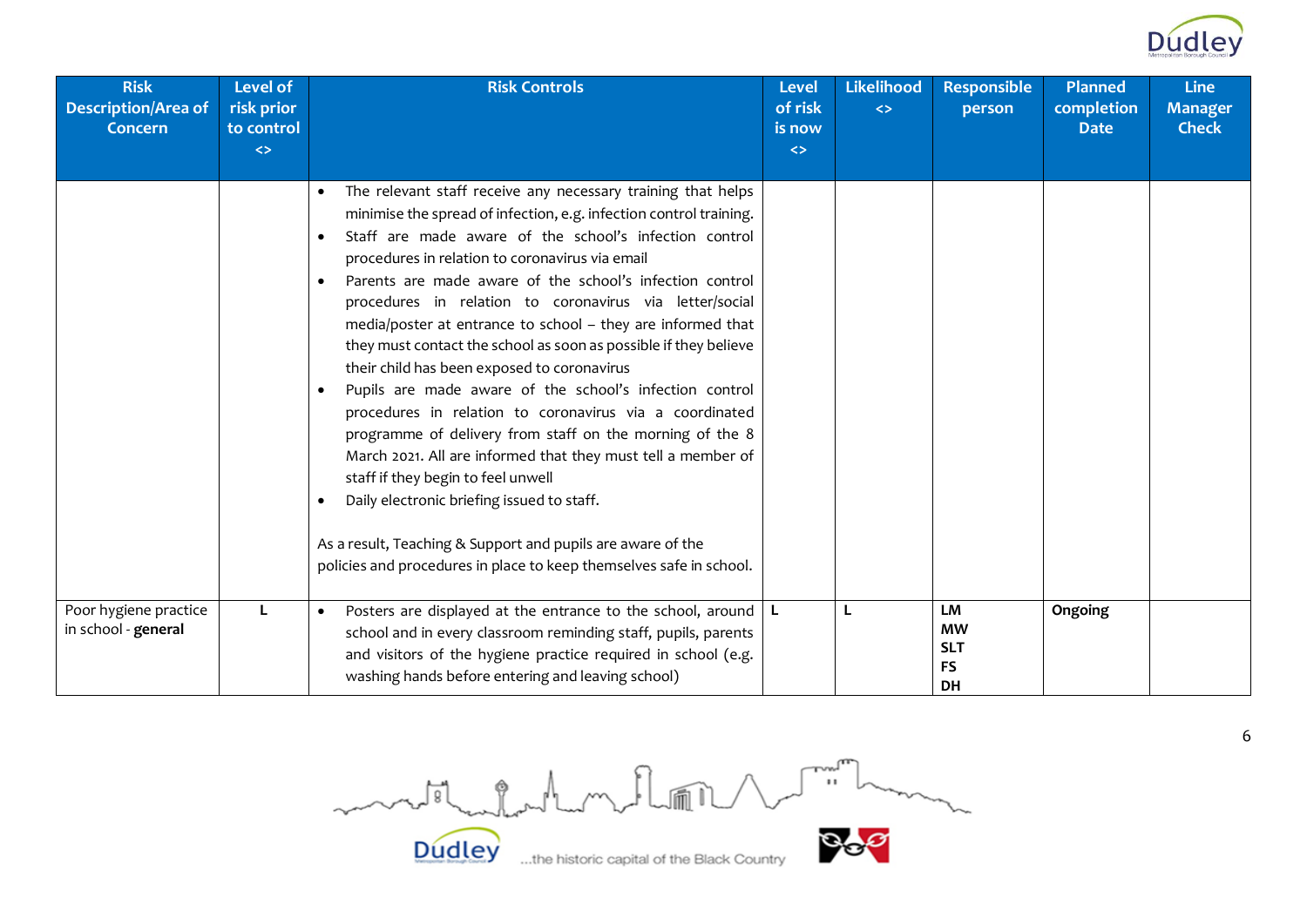

| <b>Risk</b><br><b>Description/Area of</b><br>Concern | <b>Level of</b><br>risk prior<br>to control<br>$\Leftrightarrow$ | <b>Risk Controls</b>                                                                                                                                                                                                                                                                                                                                                                                                                                                                                                                                                                                                                                                                                                                                                                                                                                                                                                                                                                                                                                                                                                                                                                                                                                                                                                     | <b>Level</b><br>of risk<br>is now<br>$\Leftrightarrow$ | <b>Likelihood</b><br>$\leftrightarrow$ | <b>Responsible</b><br>person       | <b>Planned</b><br>completion<br><b>Date</b> | <b>Line</b><br><b>Manager</b><br><b>Check</b> |
|------------------------------------------------------|------------------------------------------------------------------|--------------------------------------------------------------------------------------------------------------------------------------------------------------------------------------------------------------------------------------------------------------------------------------------------------------------------------------------------------------------------------------------------------------------------------------------------------------------------------------------------------------------------------------------------------------------------------------------------------------------------------------------------------------------------------------------------------------------------------------------------------------------------------------------------------------------------------------------------------------------------------------------------------------------------------------------------------------------------------------------------------------------------------------------------------------------------------------------------------------------------------------------------------------------------------------------------------------------------------------------------------------------------------------------------------------------------|--------------------------------------------------------|----------------------------------------|------------------------------------|---------------------------------------------|-----------------------------------------------|
|                                                      |                                                                  | Pupils to wash their hands with soap before and after break<br>times and lunchtimes for no less than 20 seconds<br>Teachers to reiterate key messages in class-time (when<br>$\bullet$<br>directed) to pupils to:<br>Cover coughs and sneezes with a tissue,<br>To throw all tissues in a bin<br>To avoid touching eyes, nose and mouth with<br>unwashed hands.<br>Additional alcohol-based sanitiser (that contains no less than<br>60 percent alcohol) and tissues to be provided for the school<br>reception area, dining hall, classrooms and other key locations<br>for staff, pupils and visitors<br>Infection control procedures are adhered to as far as possible<br>$\bullet$<br>in accordance with the DfE and PHE's guidance<br>Sufficient amounts of soap (or hand sanitiser where<br>$\bullet$<br>applicable), clean water, paper towels and waste disposal bins<br>are supplied in all toilets and kitchen areas<br>Hand washing facilities are supervised by staff when pupils are<br>$\bullet$<br>washing their hands to avoid overcrowding in hand washing<br>areas<br>Pupils and staff do not share writing implements, cutlery, cups<br>$\bullet$<br>or food.<br>Staff to load own individual items in to dishwasher in staff<br>$\bullet$<br>room. Items are NOT TO BE LEFT ON COUNTERS OR IN SINKS. |                                                        |                                        | Teaching &<br><b>Support Staff</b> |                                             |                                               |

motherholment of **Dudley** 

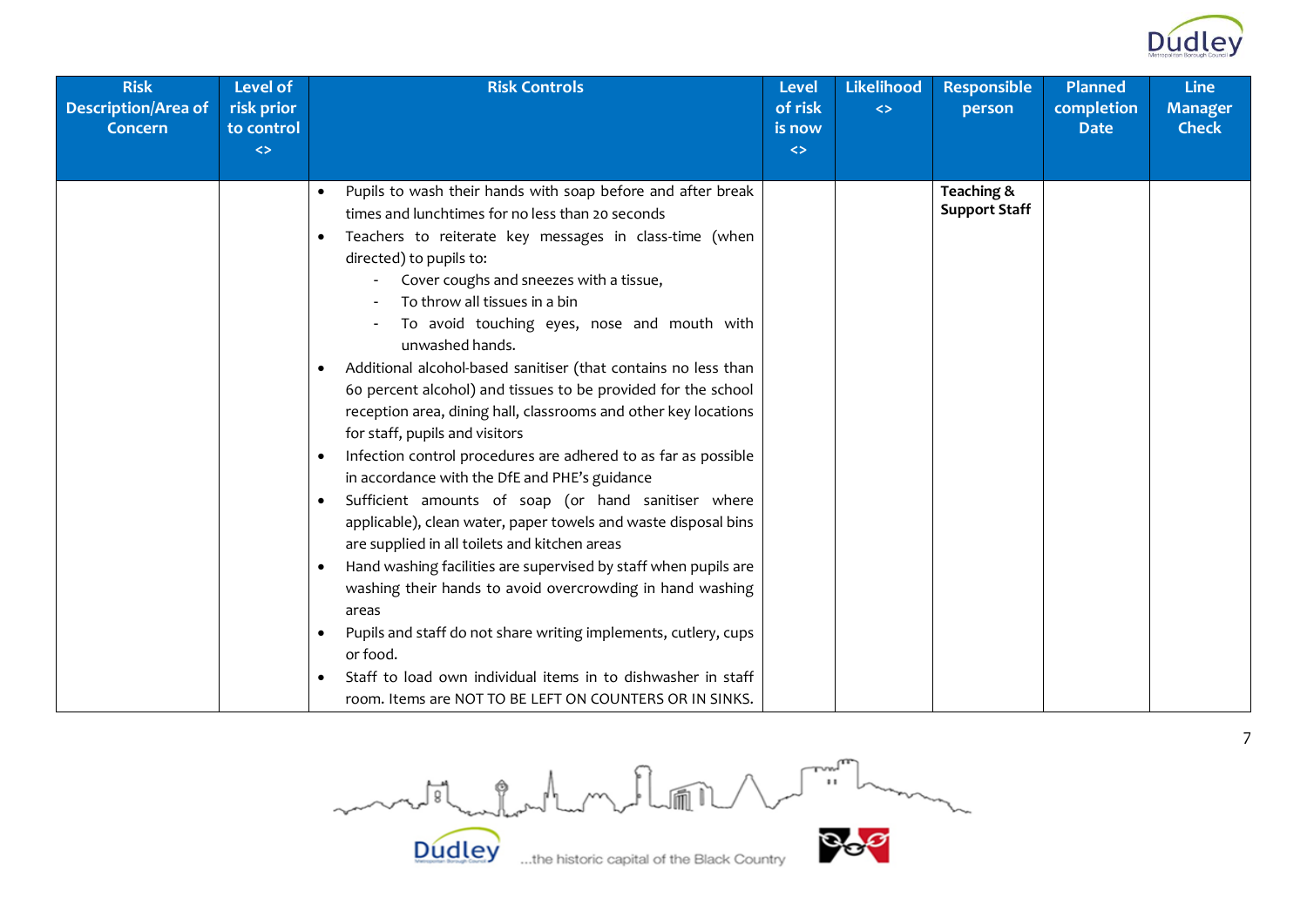

| <b>Risk</b><br><b>Description/Area of</b><br><b>Concern</b> | <b>Level of</b><br>risk prior<br>to control<br>$\leftrightarrow$ | <b>Risk Controls</b>                                                                                                                                                                                                                                                                                                                                                                                                                                                                                                                                                                                                                                                                                                                                                                  | <b>Level</b><br>of risk<br>is now<br>$\Leftrightarrow$ | Likelihood<br>$\leftrightarrow$ | <b>Responsible</b><br>person                                   | <b>Planned</b><br>completion<br><b>Date</b> | <b>Line</b><br><b>Manager</b><br><b>Check</b> |
|-------------------------------------------------------------|------------------------------------------------------------------|---------------------------------------------------------------------------------------------------------------------------------------------------------------------------------------------------------------------------------------------------------------------------------------------------------------------------------------------------------------------------------------------------------------------------------------------------------------------------------------------------------------------------------------------------------------------------------------------------------------------------------------------------------------------------------------------------------------------------------------------------------------------------------------|--------------------------------------------------------|---------------------------------|----------------------------------------------------------------|---------------------------------------------|-----------------------------------------------|
|                                                             |                                                                  | Staff may wish to bring in their own cups and utensils if<br>preferred. Full 50 degree cycle to be used on dishwasher (not<br>quick wash).<br>All utensils are thoroughly cleaned before and after use using<br>$\bullet$<br>dishwasher<br>Cleaners are employed by the school to carry out additional<br>$\bullet$<br>cleaning. Door handles, doors and toilets are cleaned during<br>the day and paper/hand towels are refilled regularly or as<br>required.<br>As a result, all pupils and staff are adhering to high standards of<br>hygiene to minimise risk of transmission.<br><b>NHS Hand Washing Guidance</b><br>https://www.nhs.uk/live-well/healthy-body/best-way-to-wash-<br>your-hands/<br><b>PHE Campaign Resources</b><br>https://campaignresources.phe.gov.uk/schools |                                                        |                                 |                                                                |                                             |                                               |
| Poor hygiene practice<br>- specific - school<br>entrance    | L                                                                | Clear signage in place regarding social distancing<br>$\bullet$<br>Barriers/screens to be used by reception staff when dealing<br>$\bullet$<br>with parents/visitors/contractors<br>Areas touched to be wiped down<br>$\bullet$<br>Discourage parents from entering the school building                                                                                                                                                                                                                                                                                                                                                                                                                                                                                               | L                                                      | L                               | <b>LM</b><br><b>MW</b><br><b>SLT</b><br><b>FS</b><br><b>DH</b> | Ongoing                                     |                                               |

Country **Bog** mother holmes Rom

**Dudley** 

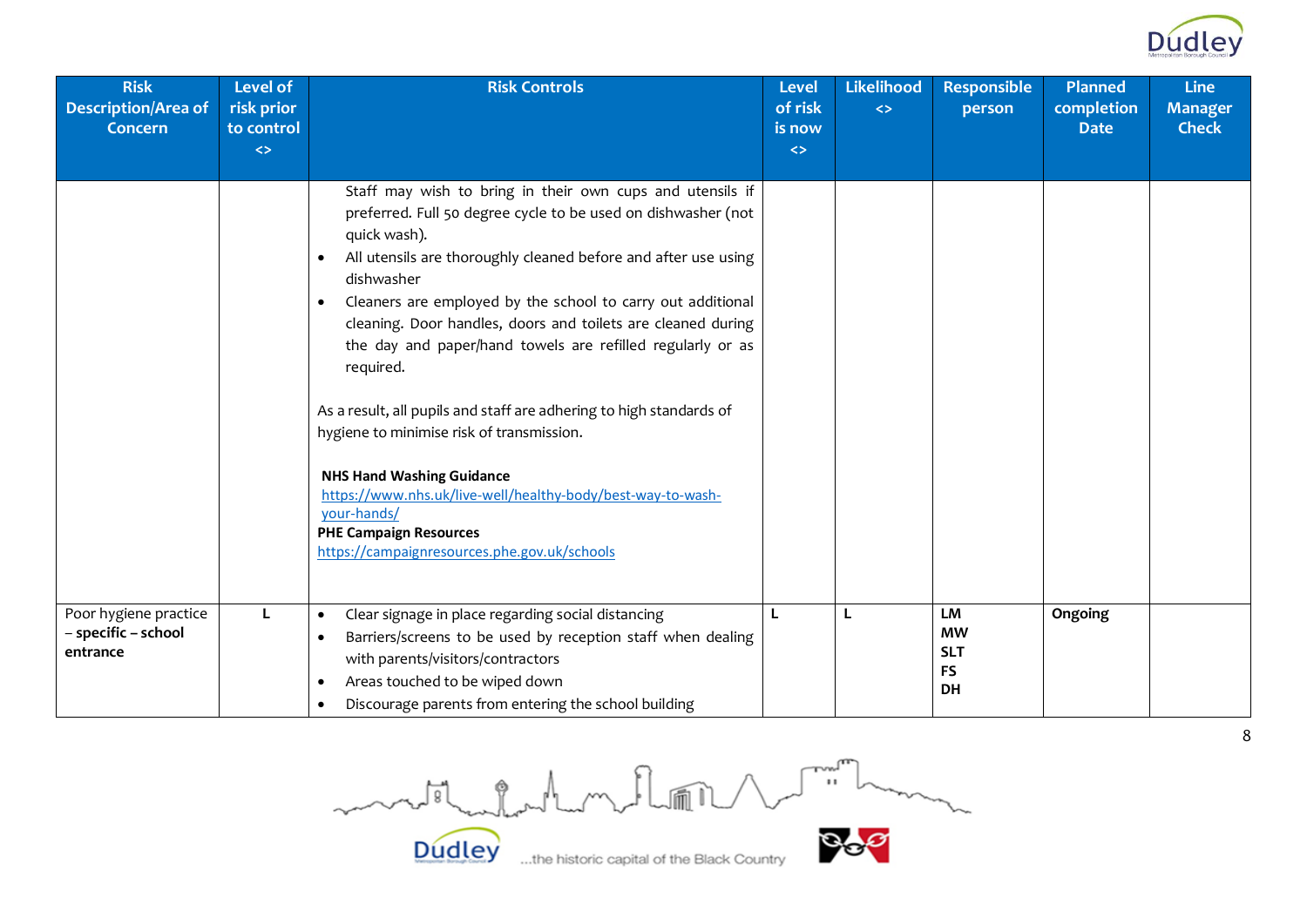

| <b>Risk</b><br>Description/Area of<br><b>Concern</b>                                                         | <b>Level of</b><br>risk prior<br>to control<br>$\leftrightarrow$ | <b>Risk Controls</b>                                                                                                                                                                                                                                                                                                                                                                                                                           | <b>Level</b><br>of risk<br>is now<br>$\Leftrightarrow$ | <b>Likelihood</b><br>$\leftrightarrow$ | <b>Responsible</b><br>person                                                                  | <b>Planned</b><br>completion<br><b>Date</b> | <b>Line</b><br><b>Manager</b><br><b>Check</b> |
|--------------------------------------------------------------------------------------------------------------|------------------------------------------------------------------|------------------------------------------------------------------------------------------------------------------------------------------------------------------------------------------------------------------------------------------------------------------------------------------------------------------------------------------------------------------------------------------------------------------------------------------------|--------------------------------------------------------|----------------------------------------|-----------------------------------------------------------------------------------------------|---------------------------------------------|-----------------------------------------------|
|                                                                                                              |                                                                  | Rearrange furniture in reception area to facilitate social<br>$\bullet$<br>distancing.<br>If possible, arrange for a separate staff entrance to the<br>$\bullet$<br>workplace - stagger start times for staff where possible.<br>Staff members should use fob to sign in (avoid touching<br>$\bullet$<br>screen)<br>If touch screen used, use hand sanitiser before and after use<br>$\bullet$<br>As a result, reception staff are protected.  |                                                        |                                        | Teaching &<br><b>Support Staff</b>                                                            |                                             |                                               |
| Poor hygiene practice<br>- specific - office<br>spaces.                                                      |                                                                  | Start and end times for administrative staff are staggered to<br>support social distancing<br>Tissues/hand sanitiser to be available in office locations<br>$\bullet$<br>Staff to wash hands on arrival at school<br>$\bullet$<br>Each individual is responsible for wiping down their own work<br>$\bullet$<br>area before and after use.<br>As a result, office practice in office spaces limits the risk of the<br>spread of any infection. |                                                        | L                                      | LM<br><b>MW</b><br><b>SLT</b><br><b>FS</b><br><b>DH</b><br>Teaching &<br><b>Support Staff</b> | Ongoing                                     |                                               |
| Poor hygiene practice<br>- specific - spread of<br>potential infection at<br>the start of the<br>school day. |                                                                  | In line with government advice:<br>Issue information to young people, parents, carers and visitors<br>not to enter the school if they display any symptoms of<br>coronavirus<br>Issue information to parents about arrival and departure<br>$\bullet$<br>procedures, including safe drop-off and pick-up                                                                                                                                       |                                                        | L                                      | LM<br><b>MW</b><br><b>SLT</b><br><b>FS</b><br><b>DH</b><br>Teaching &<br><b>Support Staff</b> | Ongoing                                     |                                               |

Dudley the historic capital of the Black Country

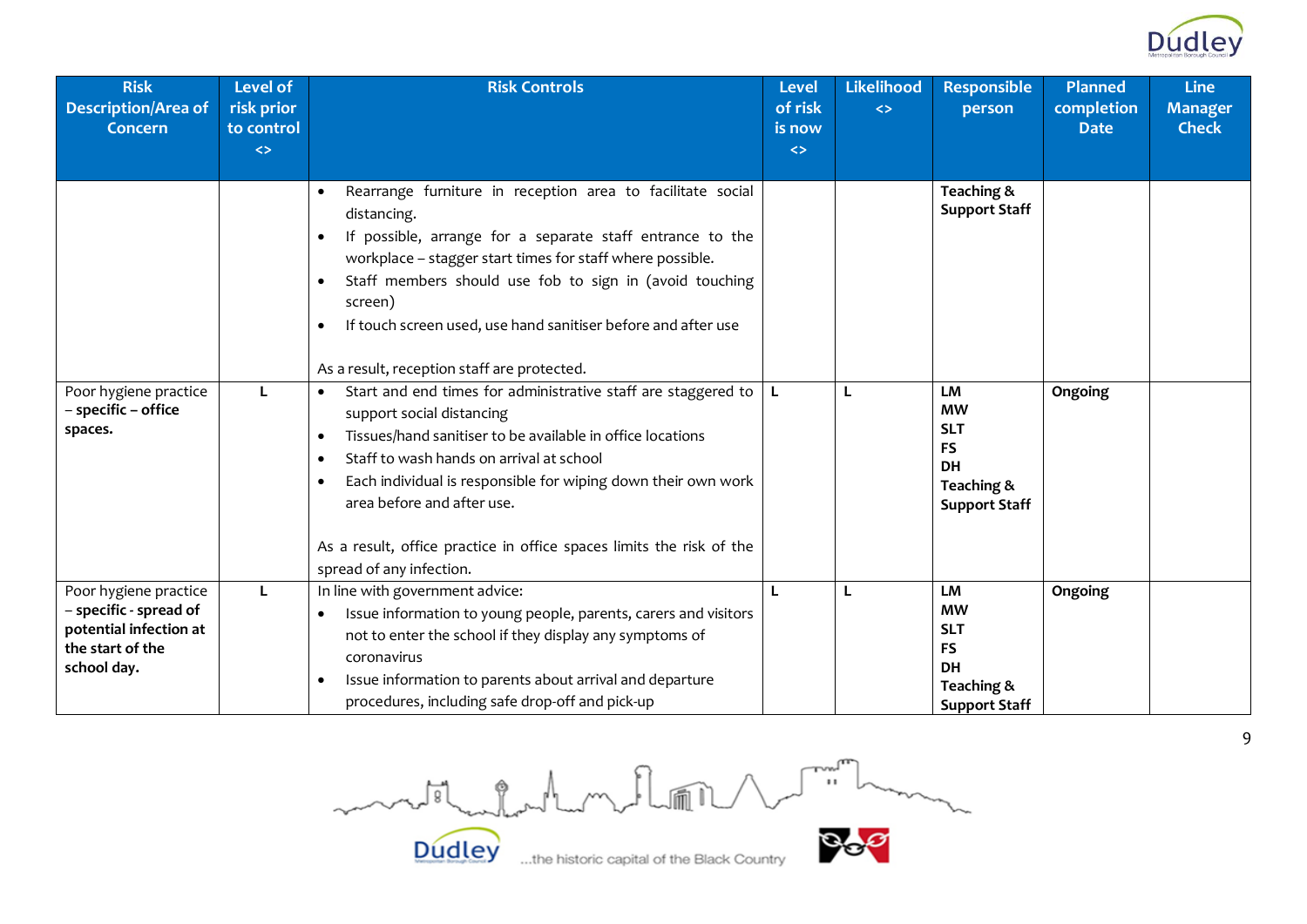

| <b>Risk</b><br><b>Description/Area of</b><br><b>Concern</b> | <b>Level of</b><br>risk prior<br>to control | <b>Risk Controls</b>                                                                                                                                                                                                                                                                                                                                                                                                                                                                                                                                                                                                                                                                                                                                                                                                                                                                                                                                                                                                                                                                                                                            | <b>Level</b><br>of risk<br>is now | Likelihood<br>$\leftrightarrow$ | <b>Responsible</b><br>person | <b>Planned</b><br>completion<br><b>Date</b> | <b>Line</b><br><b>Manager</b><br><b>Check</b> |
|-------------------------------------------------------------|---------------------------------------------|-------------------------------------------------------------------------------------------------------------------------------------------------------------------------------------------------------------------------------------------------------------------------------------------------------------------------------------------------------------------------------------------------------------------------------------------------------------------------------------------------------------------------------------------------------------------------------------------------------------------------------------------------------------------------------------------------------------------------------------------------------------------------------------------------------------------------------------------------------------------------------------------------------------------------------------------------------------------------------------------------------------------------------------------------------------------------------------------------------------------------------------------------|-----------------------------------|---------------------------------|------------------------------|---------------------------------------------|-----------------------------------------------|
|                                                             | $\left\langle \right\rangle$                |                                                                                                                                                                                                                                                                                                                                                                                                                                                                                                                                                                                                                                                                                                                                                                                                                                                                                                                                                                                                                                                                                                                                                 | $\leftrightarrow$                 |                                 |                              |                                             |                                               |
|                                                             |                                             | Inform each year group and their parents of their allocated<br>times for the beginning and end of their school day as per<br>Dawley Brook Return Plan.<br>Inform each year group and their parents of the allocated<br>entrance and exit points to school and where they should go<br>on arrival Dawley Brook Return Plan.<br>Pupils to be supervised in accessing hand-washing facilities on<br>٠<br>arrival, ensuring that pupils queue while maintaining social<br>distancing as they wait for facilities<br>Teaching & Support to wash hands on arrival in school<br>٠<br>Make it clear to parents and pupils that they cannot<br>congregate at the front of school prior to the start of the<br>school day<br>Make parents and pupils aware of government<br>recommendations with regard to transport. Inform parents<br>and pupils of restrictions and plans relating to school<br>transport<br>Issue information to pupils in relation to restrictions on their<br>movement around the site<br>Sufficient supplies of hand-washing supplies should be<br>$\bullet$<br>provided to accommodate this procedure at the start of the<br>day. |                                   |                                 |                              |                                             |                                               |

Dudley when the historic capital of the Black Country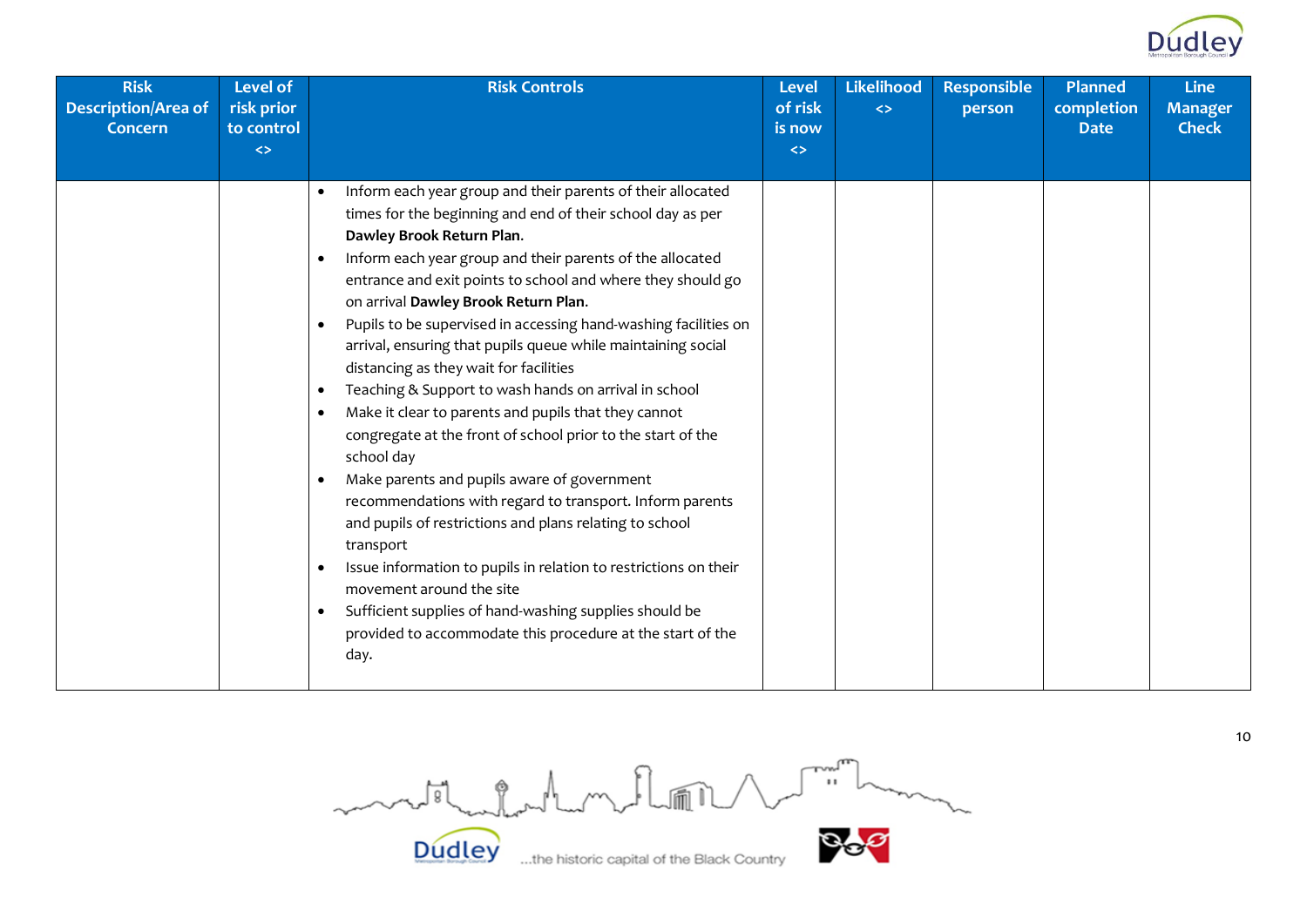

| <b>Risk</b><br><b>Description/Area of</b><br><b>Concern</b>             | <b>Level of</b><br>risk prior<br>to control<br>$\leftrightarrow$ | <b>Risk Controls</b>                                                                                                                                                                                                                                                                                                                                                                                                                                                                                                                                                                                                                                                                            | <b>Level</b><br>of risk<br>is now<br>$\leftrightarrow$ | <b>Likelihood</b><br>$\leftrightarrow$ | <b>Responsible</b><br>person                                                                         | <b>Planned</b><br>completion<br><b>Date</b> | <b>Line</b><br><b>Manager</b><br><b>Check</b> |
|-------------------------------------------------------------------------|------------------------------------------------------------------|-------------------------------------------------------------------------------------------------------------------------------------------------------------------------------------------------------------------------------------------------------------------------------------------------------------------------------------------------------------------------------------------------------------------------------------------------------------------------------------------------------------------------------------------------------------------------------------------------------------------------------------------------------------------------------------------------|--------------------------------------------------------|----------------------------------------|------------------------------------------------------------------------------------------------------|---------------------------------------------|-----------------------------------------------|
|                                                                         |                                                                  | As a result, the risk of infection is reduced as pupils and staff arrive<br>at school.                                                                                                                                                                                                                                                                                                                                                                                                                                                                                                                                                                                                          |                                                        |                                        |                                                                                                      |                                             |                                               |
| Poor hygiene practice<br>- specific -<br>toilet/changing<br>facilities. | L                                                                | Staff to wear additional PPE when supporting pupils with<br>$\bullet$<br>toileting routines - mask, gloves, apron<br>All changing surfaces to be cleaned before and after each use<br>$\bullet$<br>Nappies to be disposed of in designated grey PHS nappy bin<br>$\bullet$<br>(DDA toilet; Community Room); soiled items to yellow<br>bagged and disposed on in designated yellow PHS bin<br>Staff to follow specific intimate care procedures (Intimate<br>$\bullet$<br>Care Policy)<br>Any soiled clothes are put into a plastic bag (double bagged)<br>$\bullet$<br>and sent home.<br>As a result, safe practices are followed and the risk of infection is<br>reduced for staff and pupils. | L                                                      | L                                      | LM<br><b>MW</b><br><b>SLT</b><br><b>FS</b><br><b>DH</b><br>Teaching &<br><b>Support Staff</b>        | Ongoing                                     |                                               |
| Poor hygiene practice<br>- specific - end of the<br>school day.         | L.                                                               | Issue information to parents about departure procedures,<br>$\bullet$<br>including safe pick-up<br>Inform pupils and parents of their allocated times for the end<br>$\bullet$<br>of their school day as per Dawley Brook Return Plan (updated<br>March 2021)<br>Inform pupils and their parents of the allocated exit points<br>$\bullet$<br>and pick up points as per Dawley Brook Return Plan (updated<br>March 2021)                                                                                                                                                                                                                                                                        | L                                                      | L                                      | <b>LM</b><br><b>MW</b><br><b>SLT</b><br><b>FS</b><br><b>DH</b><br>Teaching &<br><b>Support Staff</b> | Ongoing                                     |                                               |

Dudley when the historic capital of the Black Country

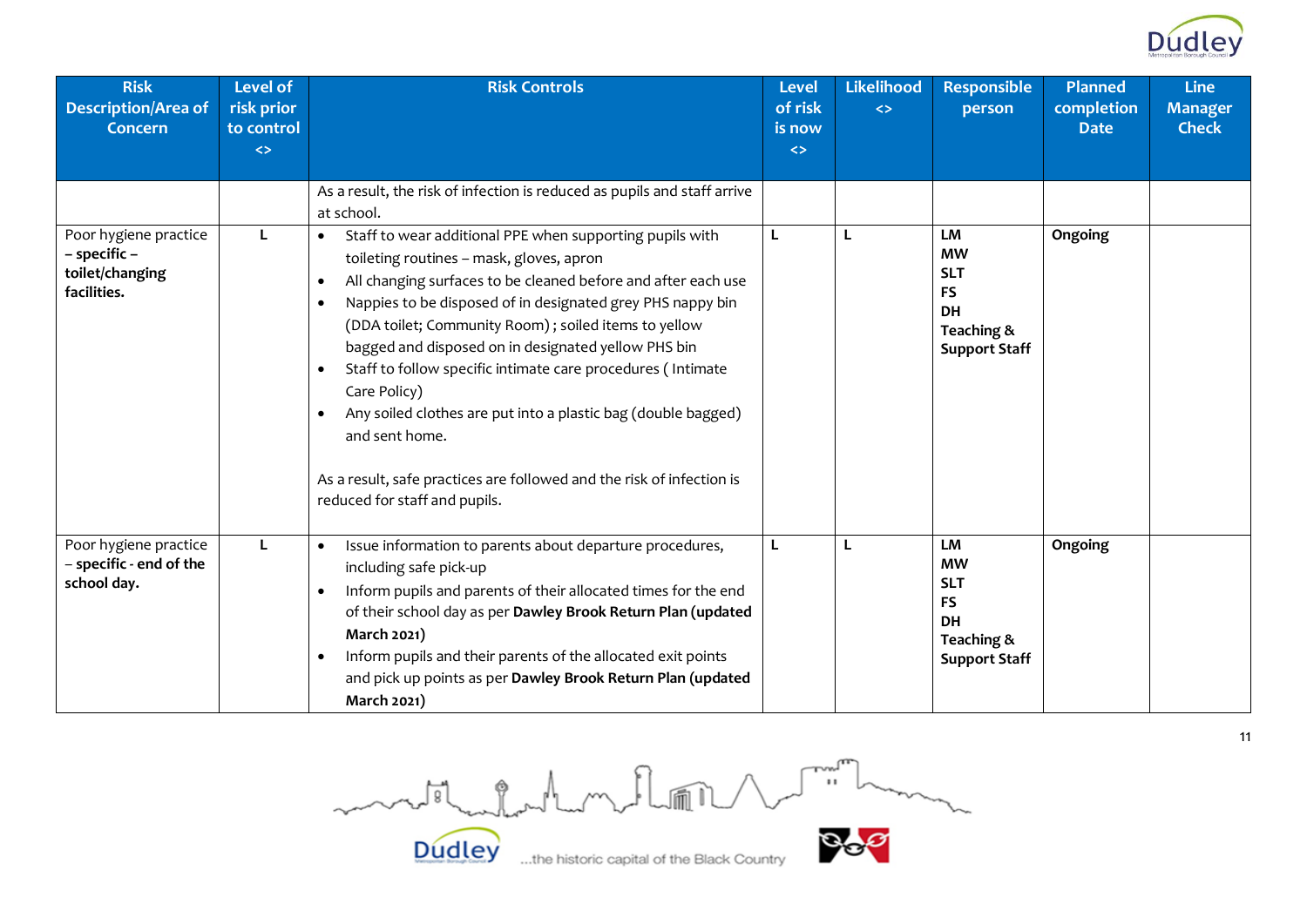

| <b>Risk</b><br><b>Description/Area of</b><br><b>Concern</b> | <b>Level of</b><br>risk prior<br>to control<br>$\Leftrightarrow$ | <b>Risk Controls</b>                                                                                                                                                                                                                                                                                                                                                                                                                                                                                                                                                                                                                                                                   | <b>Level</b><br>of risk<br>is now<br>$\Leftrightarrow$ | <b>Likelihood</b><br>$\leftrightarrow$ | <b>Responsible</b><br>person                                                     | <b>Planned</b><br>completion<br><b>Date</b> | <b>Line</b><br><b>Manager</b><br><b>Check</b> |
|-------------------------------------------------------------|------------------------------------------------------------------|----------------------------------------------------------------------------------------------------------------------------------------------------------------------------------------------------------------------------------------------------------------------------------------------------------------------------------------------------------------------------------------------------------------------------------------------------------------------------------------------------------------------------------------------------------------------------------------------------------------------------------------------------------------------------------------|--------------------------------------------------------|----------------------------------------|----------------------------------------------------------------------------------|---------------------------------------------|-----------------------------------------------|
|                                                             |                                                                  | Make it clear to parents and pupils that they cannot<br>congregate at the front of school/in the playground prior to<br>the end of the school day. If waiting to collect pupils, parents<br>are to remain in cars and park safely<br>Make parents and pupils aware of government<br>recommendations with regard to transport. Inform parents<br>and pupils of restrictions and plans relating to school<br>transport and potential road closures.<br>As a result, the risk of infection is reduced as pupils and staff leave<br>school.                                                                                                                                                |                                                        |                                        |                                                                                  |                                             |                                               |
| Ill health in school.                                       | L                                                                | Staff are informed of the symptoms of possible coronavirus<br>infection, e.g. a cough, difficulty in breathing and high<br>temperature, and are kept up-to-date with national guidance<br>about the signs, symptoms and transmission of coronavirus<br>Appropriate PPE is sourced and guidance on its location, use<br>$\bullet$<br>and disposal issued to staff in line with government guidance<br>on what to do if a pupil or staff member becomes unwell<br>Teaching & Support are informed of the procedure in school<br>$\bullet$<br>relating a pupil becoming unwell in school<br>Teaching & Support advised of the procedure in school if a<br>member of staff becomes unwell. | L                                                      | L                                      | LM<br><b>MW</b><br><b>SLT</b><br><b>FS</b><br><b>DH</b><br>Teaching &<br>Support | Ongoing                                     |                                               |

Dudley the historic capital of the Black Country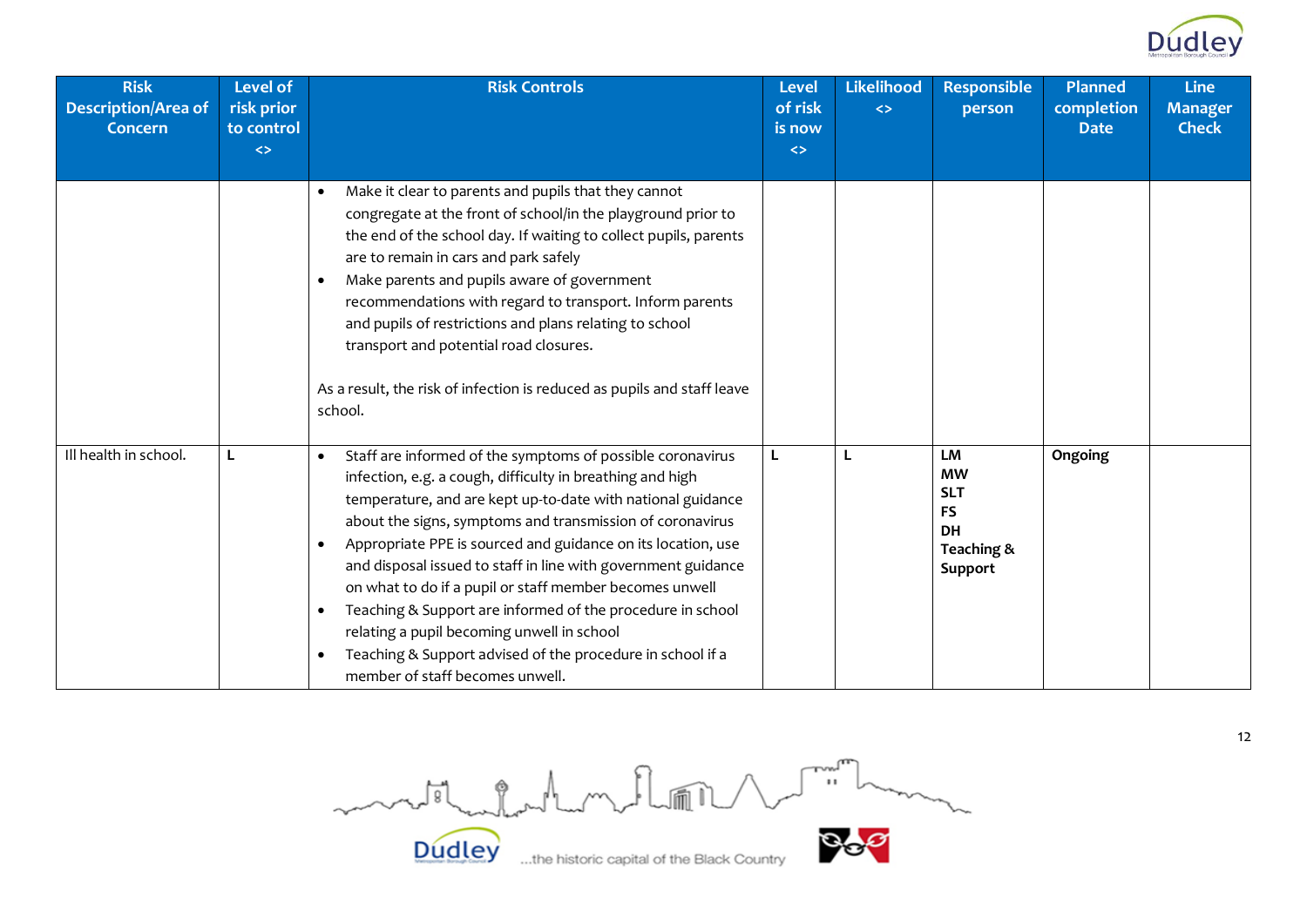

| <b>Risk</b><br><b>Description/Area of</b><br><b>Concern</b> | <b>Level of</b><br>risk prior<br>to control<br>$\leftrightarrow$ | <b>Risk Controls</b>                                                                                                                                                                                                                                                                                                                                                                                                                                                                                                                                                                                                                                                                                                                                                                                                                                                                                                                                                                                                                                                                                                                                                                                                                                                                                                                | <b>Level</b><br>of risk<br>is now<br>$\Leftrightarrow$ | <b>Likelihood</b><br>$\leftrightarrow$ | <b>Responsible</b><br>person | <b>Planned</b><br>completion<br><b>Date</b> | <b>Line</b><br><b>Manager</b><br><b>Check</b> |
|-------------------------------------------------------------|------------------------------------------------------------------|-------------------------------------------------------------------------------------------------------------------------------------------------------------------------------------------------------------------------------------------------------------------------------------------------------------------------------------------------------------------------------------------------------------------------------------------------------------------------------------------------------------------------------------------------------------------------------------------------------------------------------------------------------------------------------------------------------------------------------------------------------------------------------------------------------------------------------------------------------------------------------------------------------------------------------------------------------------------------------------------------------------------------------------------------------------------------------------------------------------------------------------------------------------------------------------------------------------------------------------------------------------------------------------------------------------------------------------|--------------------------------------------------------|----------------------------------------|------------------------------|---------------------------------------------|-----------------------------------------------|
|                                                             |                                                                  |                                                                                                                                                                                                                                                                                                                                                                                                                                                                                                                                                                                                                                                                                                                                                                                                                                                                                                                                                                                                                                                                                                                                                                                                                                                                                                                                     |                                                        |                                        |                              |                                             |                                               |
|                                                             |                                                                  | Ensure Teaching & Support absences are appropriately<br>recorded.<br>Any pupil who displays signs of being unwell is immediately<br>$\bullet$<br>referred to that day's designated lead first aider<br>Any staff member who displays signs of being unwell<br>immediately refers themselves to the Headteacher or Deputy<br>and is sent home; appropriate guidance on testing and isolation<br>will be given<br>Where the named person is unavailable, staff ensure that any<br>$\bullet$<br>unwell pupils are moved to an empty room whilst they wait for<br>their parent to collect them. School admin team to contact<br>parents. Parents advised to follow the COVID-19: Guidance for<br>households,<br>including<br>accessing<br>testing<br>https://www.gov.uk/government/publications/covid-19-stay-<br>at-home-guidance<br>If a pupil needs to use the bathroom, they should use the<br>$\bullet$<br>designated isolation bathroom which will be cleaned after use.<br>Pupils displaying symptoms of coronavirus do not come in to<br>$\bullet$<br>contact with other pupils and as few staff as possible, whilst<br>still ensuring the pupil is safe. A facemask should be worn by<br>the supervising adult if a distance of 2 metres cannot be<br>maintained<br>If contact with a child or young person is necessary, then |                                                        |                                        |                              |                                             |                                               |
|                                                             |                                                                  | gloves, an apron and a face mask should be work by the                                                                                                                                                                                                                                                                                                                                                                                                                                                                                                                                                                                                                                                                                                                                                                                                                                                                                                                                                                                                                                                                                                                                                                                                                                                                              |                                                        |                                        |                              |                                             |                                               |

Country **Bog** mother Production Rund **Dudley**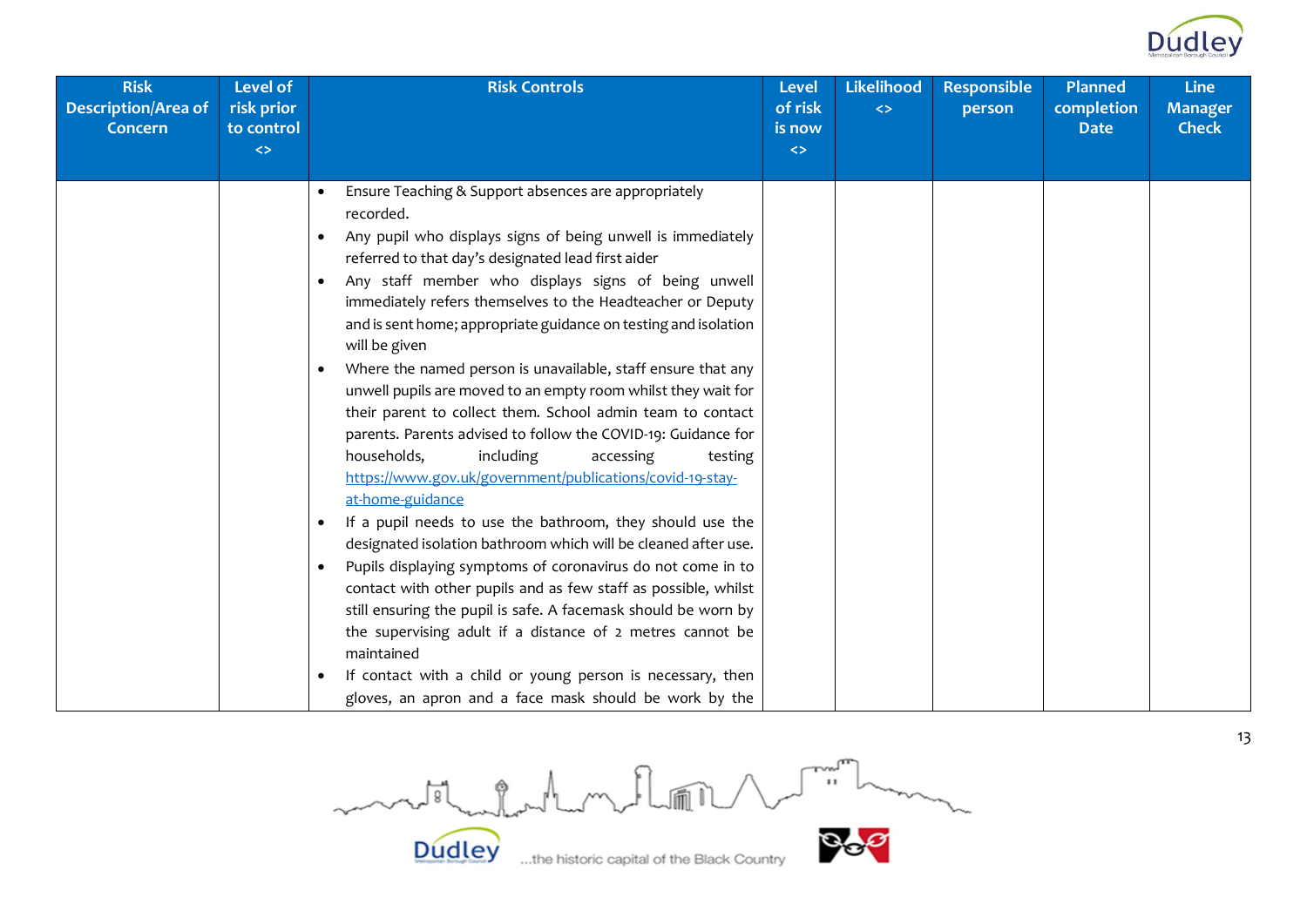

| <b>Risk</b><br><b>Description/Area of</b><br>Concern                                                                   | <b>Level of</b><br>risk prior<br>to control<br>$\leftrightarrow$ | <b>Risk Controls</b>                                                                                                                                                                                                                                                                                                                                                                                                                                                                                                                                                                                                                                                                                                                                                                                 | <b>Level</b><br>of risk<br>is now<br>$\leftrightarrow$ | <b>Likelihood</b><br>$\leftrightarrow$ | <b>Responsible</b><br>person                                                     | <b>Planned</b><br>completion<br><b>Date</b> | <b>Line</b><br><b>Manager</b><br><b>Check</b> |
|------------------------------------------------------------------------------------------------------------------------|------------------------------------------------------------------|------------------------------------------------------------------------------------------------------------------------------------------------------------------------------------------------------------------------------------------------------------------------------------------------------------------------------------------------------------------------------------------------------------------------------------------------------------------------------------------------------------------------------------------------------------------------------------------------------------------------------------------------------------------------------------------------------------------------------------------------------------------------------------------------------|--------------------------------------------------------|----------------------------------------|----------------------------------------------------------------------------------|---------------------------------------------|-----------------------------------------------|
|                                                                                                                        |                                                                  | supervising adult. If there is a risk of splashing, eye protection<br>should also be worn<br>The relevant member of staff calls for emergency assistance<br>$\bullet$<br>immediately if the pupil's symptoms worsen<br>Unwell pupils who are waiting to go home are supervised in<br>$\bullet$<br>SENCO Office* where they can be at least two metres away<br>from others<br>*dynamic control to be applied; alternative room may be<br>designated if multiple children.<br>Areas used by unwell pupils who need to go home are<br>$\bullet$<br>identified as out of bounds, thoroughly cleaned and<br>disinfected once vacated.<br>As a result, any member of the school community who becomes<br>unwell, is isolated quickly and appropriate action is taken to<br>minimise the risk of infection. |                                                        |                                        |                                                                                  |                                             |                                               |
| Poor management of<br>pupil numbers<br>reduces the ability of<br>pupils and staff to<br>practice social<br>distancing. | L.                                                               | Leaders to identify and communicate clearly to parents and<br>$\bullet$<br>pupils who is to attend and the times they are to attend<br>Leaders to calculate capacities of classrooms. Classrooms<br>$\bullet$<br>allocated for provision and arranged so that pupils can remain<br>2 metres apart where reasonably practicable<br>Timetable reviewed and refreshed and programme<br>$\bullet$<br>communicated to teachers and staff                                                                                                                                                                                                                                                                                                                                                                  | L                                                      | L                                      | LM<br><b>MW</b><br><b>SLT</b><br><b>FS</b><br><b>DH</b><br>Teaching &<br>Support | Ongoing                                     |                                               |

Country **Bog** mostladerhom floor **Dudley** 

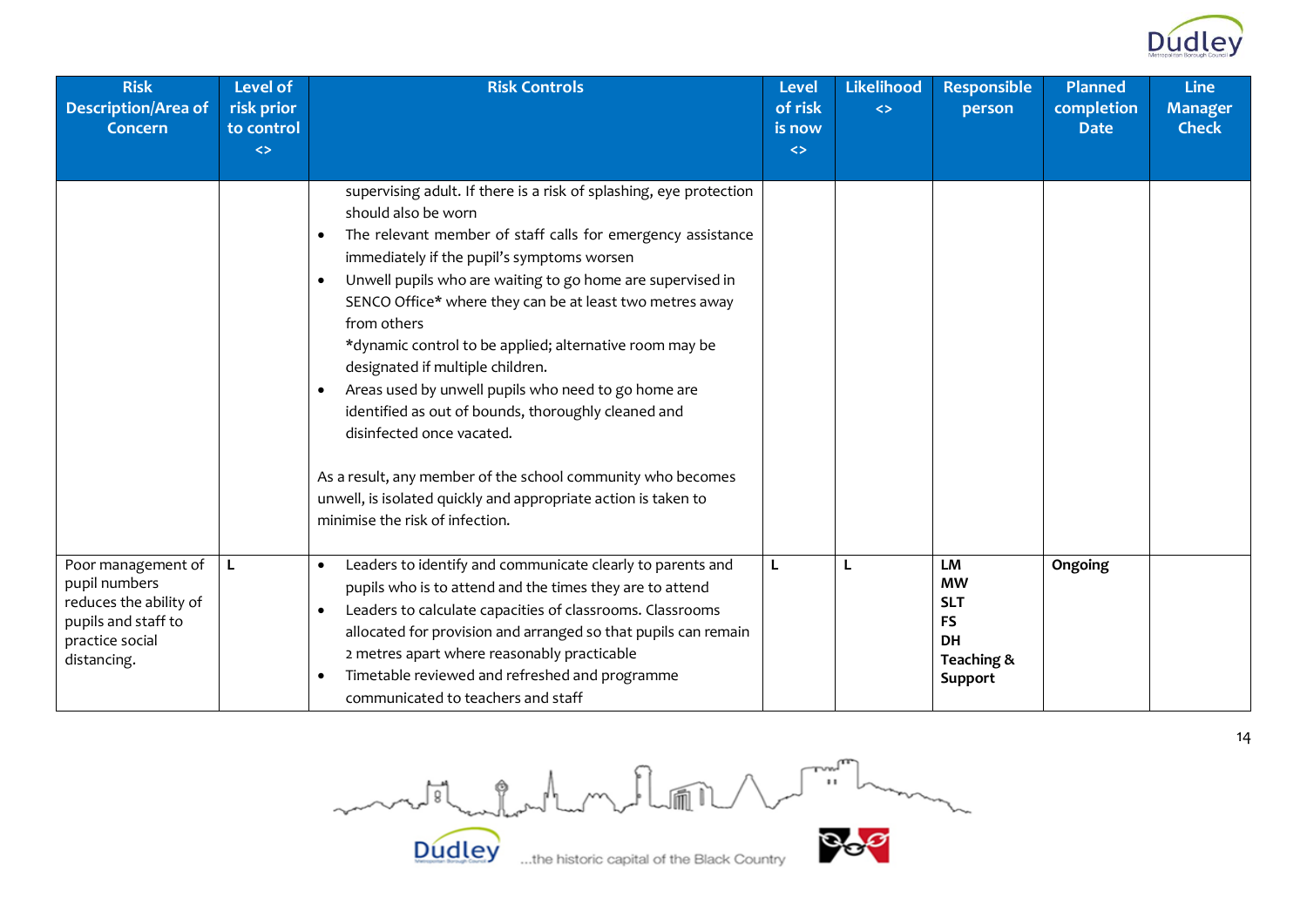

| <b>Risk</b><br><b>Description/Area of</b><br><b>Concern</b>      | <b>Level of</b><br>risk prior<br>to control<br>$\leftrightarrow$ | <b>Risk Controls</b>                                                                                                                                                                                                                                                                                                                                                                                                                                                                                                                                                              | <b>Level</b><br>of risk<br>is now<br>$\leftrightarrow$ | <b>Likelihood</b><br>$\leftrightarrow$ | <b>Responsible</b><br>person                                                     | <b>Planned</b><br>completion<br><b>Date</b> | <b>Line</b><br><b>Manager</b><br><b>Check</b> |
|------------------------------------------------------------------|------------------------------------------------------------------|-----------------------------------------------------------------------------------------------------------------------------------------------------------------------------------------------------------------------------------------------------------------------------------------------------------------------------------------------------------------------------------------------------------------------------------------------------------------------------------------------------------------------------------------------------------------------------------|--------------------------------------------------------|----------------------------------------|----------------------------------------------------------------------------------|---------------------------------------------|-----------------------------------------------|
|                                                                  |                                                                  | Where possible, pupil movement to be limited to make social<br>$\bullet$<br>distancing easier and specialist teachers to move between<br>allocated classrooms<br>Leaders to consider how best to supplement remote<br>$\bullet$<br>education with face-to-face support for pupils.<br>As a result, staff and pupils are clear about where they should be,<br>the times that they should be there and what they are delivering.                                                                                                                                                    |                                                        |                                        |                                                                                  |                                             |                                               |
| A pupil is tested and<br>has a confirmed case<br>of coronavirus. | L                                                                | In line with government advice:<br>The rest of the class/group should be advised to self-isolate<br>for 14 days. Do not take any action regarding notifying<br>bubbles until you have been contacted by PHE. Refer to the<br>school symptom management Standard Operating Procedure<br>(SOP)<br>The Headteacher will contact PHE. Then PHE's local protection<br>$\bullet$<br>teams to conduct a rapid investigation and will advise school<br>on appropriate action.<br>As a result, school leaders taken appropriate action in the event of<br>a confirmed case of coronavirus. |                                                        | L                                      | LM<br><b>MW</b><br><b>SLT</b><br><b>FS</b><br><b>DH</b><br>Teaching &<br>Support | Ongoing                                     |                                               |
| Insufficient staff to<br>run face-to-sessions<br>for pupils.     | L                                                                | Leaders to ensure that they have a complete list of shielded<br>$\bullet$<br>(clinically extremely vulnerable) and clinically vulnerable<br>adults for their school                                                                                                                                                                                                                                                                                                                                                                                                               | L                                                      | L                                      | LM<br><b>MW</b><br><b>AW</b>                                                     | Ongoing                                     |                                               |

Dudley the historic capital of the Black Country

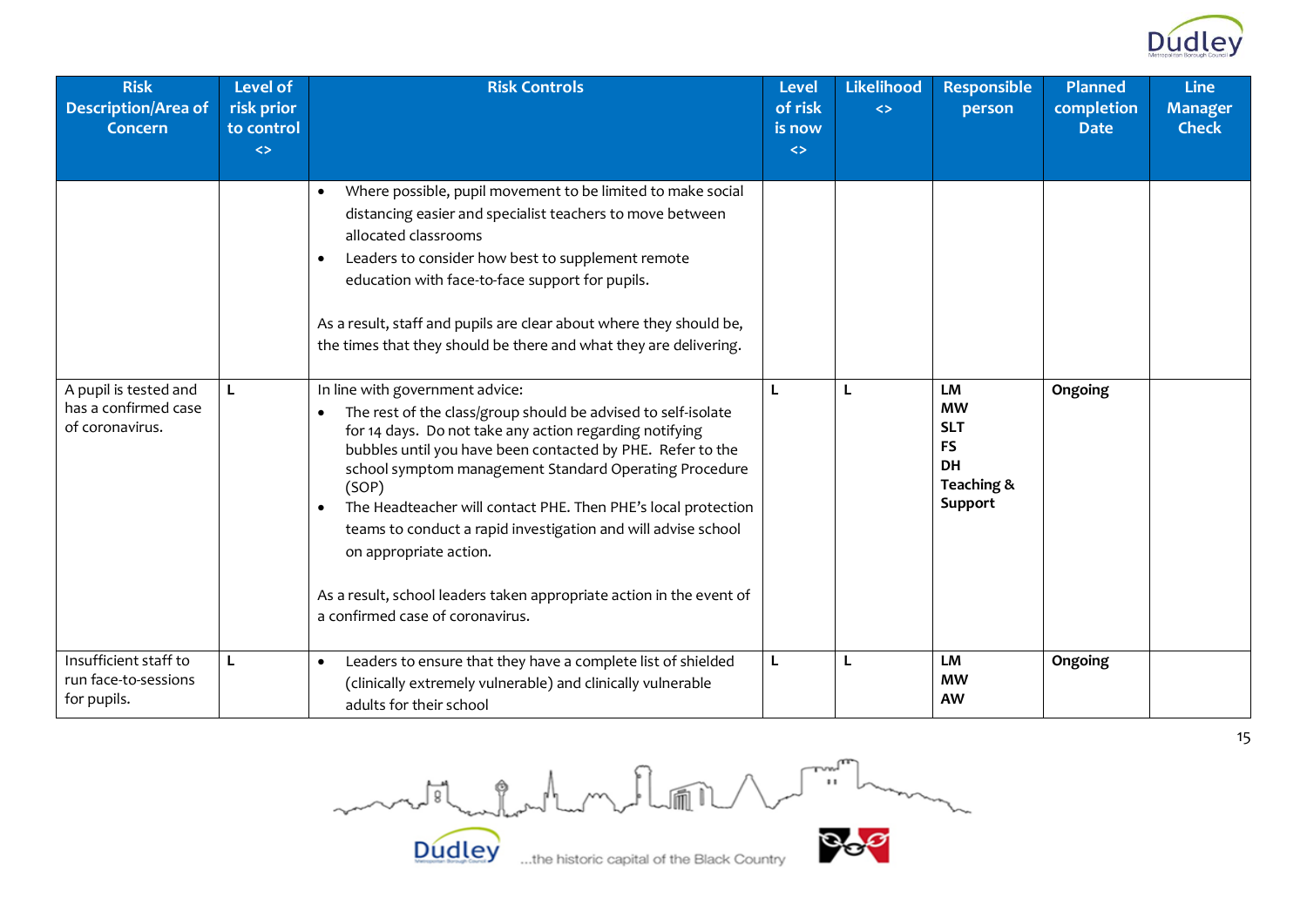

| <b>Risk</b><br><b>Description/Area of</b><br><b>Concern</b>                                             | <b>Level of</b><br>risk prior<br>to control<br>$\leftrightarrow$ | <b>Risk Controls</b>                                                                                                                                                                                                                                                                                                                                                                                                                                                                                                                                                                                                                             | <b>Level</b><br>of risk<br>is now<br>$\leftrightarrow$ | <b>Likelihood</b><br>$\leftrightarrow$ | <b>Responsible</b><br>person                                                                         | <b>Planned</b><br>completion<br><b>Date</b> | <b>Line</b><br><b>Manager</b><br><b>Check</b> |
|---------------------------------------------------------------------------------------------------------|------------------------------------------------------------------|--------------------------------------------------------------------------------------------------------------------------------------------------------------------------------------------------------------------------------------------------------------------------------------------------------------------------------------------------------------------------------------------------------------------------------------------------------------------------------------------------------------------------------------------------------------------------------------------------------------------------------------------------|--------------------------------------------------------|----------------------------------------|------------------------------------------------------------------------------------------------------|---------------------------------------------|-----------------------------------------------|
|                                                                                                         |                                                                  | Leaders to ensure that the clinically extremely vulnerable are<br>$\bullet$<br>offered the safest available on-site roles where possible<br>Leaders to ensure that the clinically vulnerable are working<br>$\bullet$<br>from home or offered the safest available on-site roles where<br>possible<br>Protocols for staff to inform leaders if they need to self-isolate<br>$\bullet$<br>are clearly in place<br>Leaders ensure there is a rota in place for cover in the instance<br>$\bullet$<br>that staff have to self-isolate.<br>As a result, sufficient staff cover in place to provide the face-to-<br>face support sessions for pupils. |                                                        |                                        | <b>SLT</b>                                                                                           |                                             |                                               |
| Pupil movement<br>between lesson, at<br>break time and<br>lunchtime increases<br>the risk of infection. |                                                                  | Staggered starts to be put in place for break time and<br>$\bullet$<br>lunchtime as per Dawley Brook Return Plan<br>One-way circulation where possible to be put in place for<br>$\bullet$<br>pupils arriving and leaving shared space/lessons.<br>Allocated outdoor areas for each year group to be identified<br>$\bullet$<br>for break time and lunchtime<br>Lunch service to be staggered for different year groups and<br>$\bullet$<br>tables cleaned between 'sittings'.<br>Lunchtime supervisors to use dynamic assessment to call<br>$\bullet$<br>groups into the hall appropriately to ensure distancing.                               |                                                        | L                                      | <b>LM</b><br><b>MW</b><br><b>SLT</b><br><b>FS</b><br><b>DH</b><br>Teaching &<br><b>Support Staff</b> | Ongoing                                     |                                               |

Dudley ... the historic capital of the Black Country **Dudley**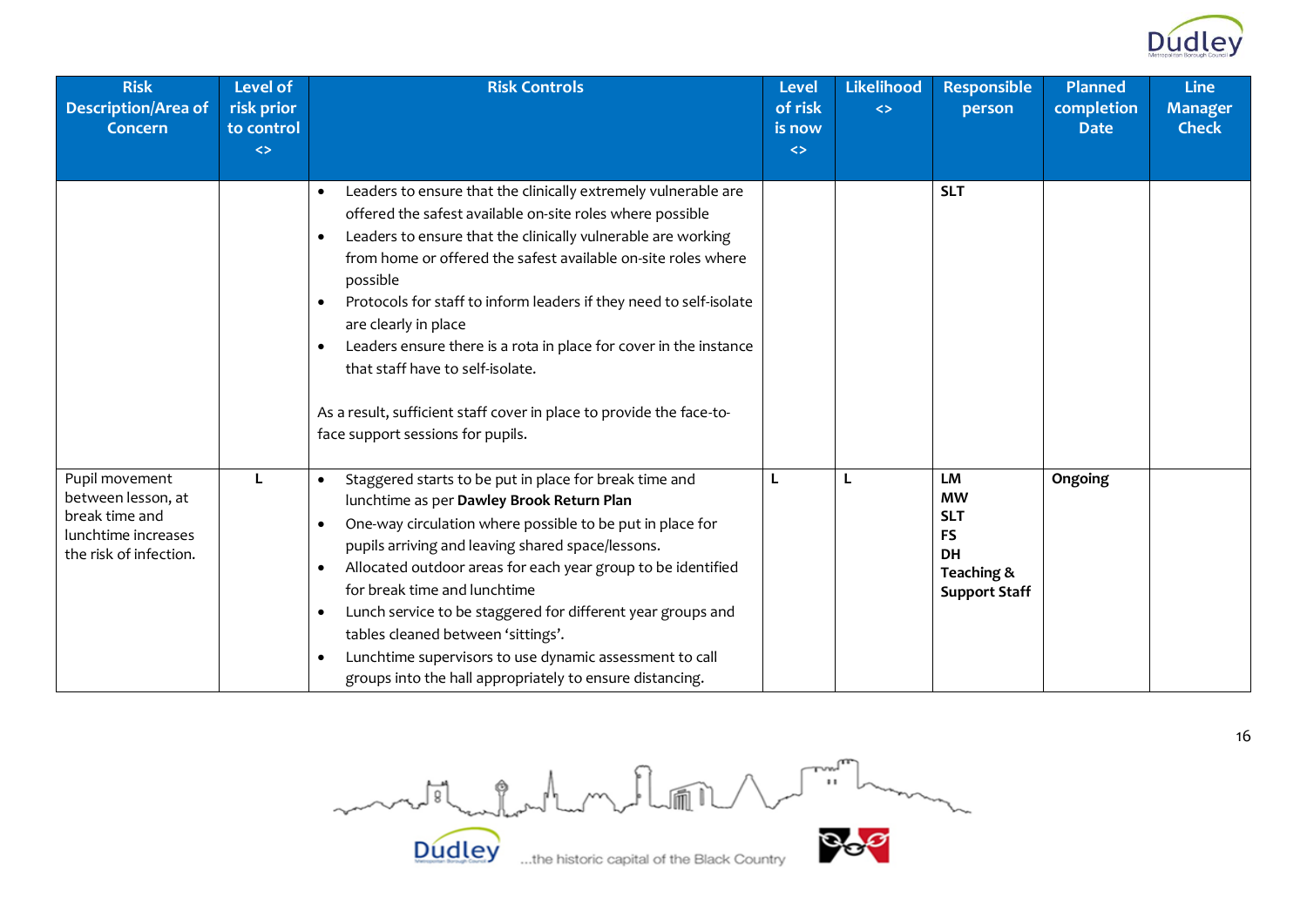

| <b>Risk</b><br><b>Description/Area of</b><br><b>Concern</b> | <b>Level of</b><br>risk prior<br>to control<br>$\Leftrightarrow$ | <b>Risk Controls</b>                                                                                                                                                                                                                                                                                                                                                                                                                                                                                                                                                                                                                                                                                                                                                                                                                   | <b>Level</b><br>of risk<br>is now<br>$\Leftrightarrow$ | Likelihood<br>$\leftrightarrow$ | <b>Responsible</b><br>person                                                     | <b>Planned</b><br>completion<br><b>Date</b> | <b>Line</b><br><b>Manager</b><br><b>Check</b> |
|-------------------------------------------------------------|------------------------------------------------------------------|----------------------------------------------------------------------------------------------------------------------------------------------------------------------------------------------------------------------------------------------------------------------------------------------------------------------------------------------------------------------------------------------------------------------------------------------------------------------------------------------------------------------------------------------------------------------------------------------------------------------------------------------------------------------------------------------------------------------------------------------------------------------------------------------------------------------------------------|--------------------------------------------------------|---------------------------------|----------------------------------------------------------------------------------|---------------------------------------------|-----------------------------------------------|
|                                                             |                                                                  | Pupils advised not to play contact games at break time or<br>$\bullet$<br>lunchtime. Ball games and shared outdoor equipment to be<br>prohibited<br>Pupils to be supervised in washing hands before and after<br>$\bullet$<br>lunch<br>Lunches may be eaten in classrooms or external picnic areas<br>$\bullet$<br>as outlined in Dawley Brook Return Plan<br>Catering staff to maintain strict levels of hygiene in food<br>$\bullet$<br>preparation areas and follow whole staff guidance in<br>reporting illness as per Corporate Landlord RAs and new<br>operational guidelines<br>Where possible pupils bringing a packed lunch, to eat in<br>$\bullet$<br>classrooms or, weather permitting, to reduce movement and<br>maintain social distancing.<br>As a result, the risk of infection during unstructured time is<br>reduced. |                                                        |                                 |                                                                                  |                                             |                                               |
| Spread of infection in<br>classrooms/shared<br>areas.       | L                                                                | Unnecessary items to be removed from classrooms and<br>$\bullet$<br>learning environments and stored elsewhere<br>Soft furnishings and items that are hard to clean to be<br>$\bullet$<br>removed                                                                                                                                                                                                                                                                                                                                                                                                                                                                                                                                                                                                                                      | L                                                      | L                               | LM<br><b>MW</b><br><b>SLT</b><br><b>DH</b><br>Teaching &<br><b>Support Staff</b> | 1.9.2020<br>Ongoing                         |                                               |

Country **Bog** month for the following

**Dudley** 

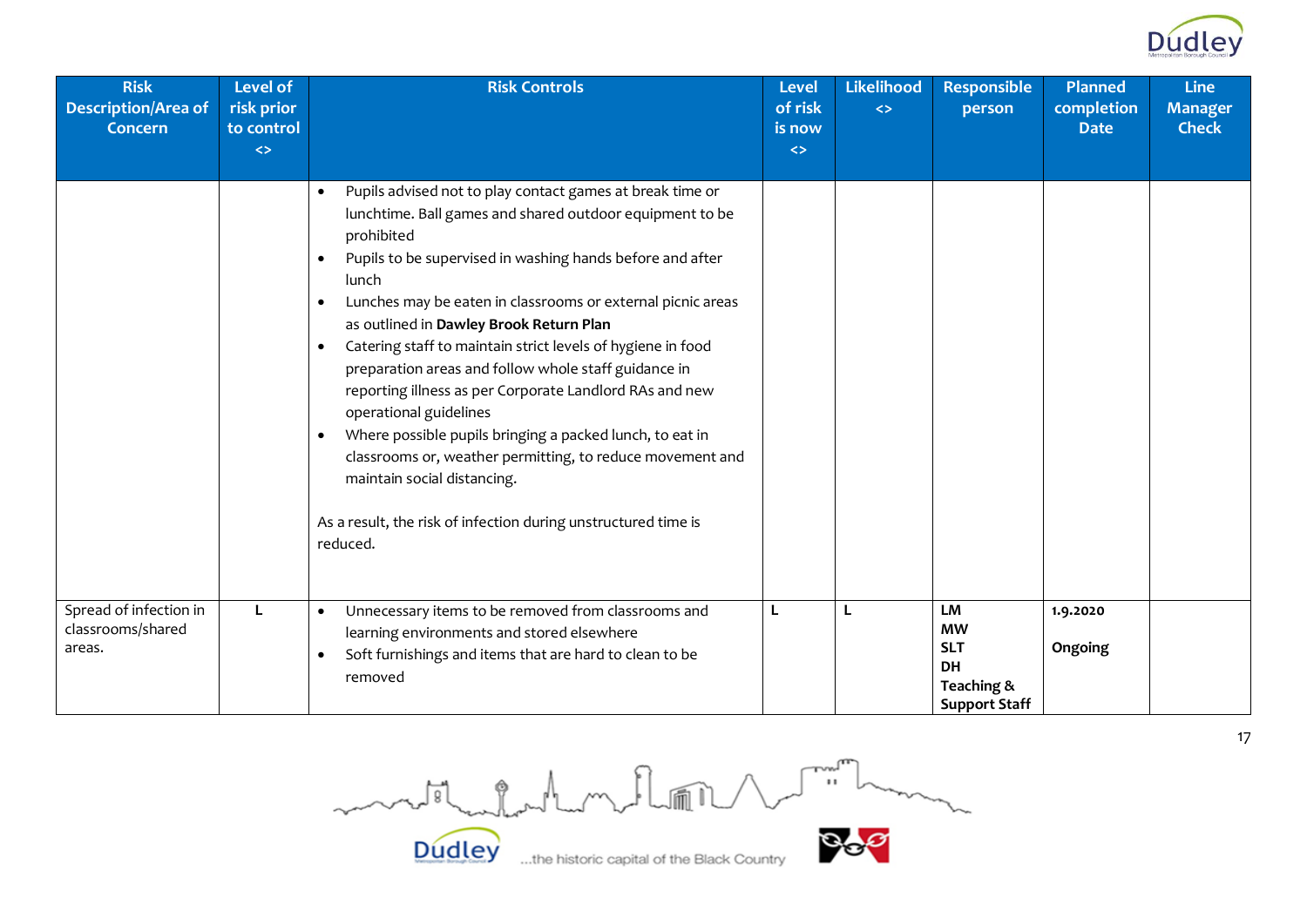

| <b>Risk</b><br><b>Description/Area of</b><br>Concern | <b>Level of</b><br>risk prior<br>to control<br>$\Leftrightarrow$ | <b>Risk Controls</b>                                                                                                                                                                                                                                                                                                                                                                                                                                                                                                                                                                                                                                                                                                                                                                                                                                                                                                                                                                                                                                                                                                                                                                                                                                                                                         | <b>Level</b><br>of risk<br>is now<br>$\leftrightarrow$ | <b>Likelihood</b><br>$\leftrightarrow$ | <b>Responsible</b><br>person | <b>Planned</b><br>completion<br><b>Date</b> | Line<br><b>Manager</b><br><b>Check</b> |
|------------------------------------------------------|------------------------------------------------------------------|--------------------------------------------------------------------------------------------------------------------------------------------------------------------------------------------------------------------------------------------------------------------------------------------------------------------------------------------------------------------------------------------------------------------------------------------------------------------------------------------------------------------------------------------------------------------------------------------------------------------------------------------------------------------------------------------------------------------------------------------------------------------------------------------------------------------------------------------------------------------------------------------------------------------------------------------------------------------------------------------------------------------------------------------------------------------------------------------------------------------------------------------------------------------------------------------------------------------------------------------------------------------------------------------------------------|--------------------------------------------------------|----------------------------------------|------------------------------|---------------------------------------------|----------------------------------------|
|                                                      |                                                                  | Class sizes return to full size so to ensure social distancing can<br>be adhered to, all desks as far possible apart to maintain a<br>group size of 30.<br>Pupils to be directed to specific seats in classrooms and to<br>$\bullet$<br>maintain seats during the day as far as possible<br>Tissues and hand sanitiser to be located in each<br>$\bullet$<br>classroom/learning space<br>Bins to be emptied at least twice daily in classrooms.<br>$\bullet$<br>Contact with communal surfaces, such as door handles etc to<br>$\bullet$<br>be minimised. Doors to be kept open<br>Keep occupied spaces well ventilated by opening windows as<br>$\bullet$<br>much as possible.<br>Avoid the use of learning areas that are not ventilated such as<br>$\bullet$<br>rooms within rooms with no opening windows or air<br>extraction facilities.<br>Inform all pupils that there is no need to bring any required<br>$\bullet$<br>equipment to school (stationery, calculators etc) to reduce<br>the risk of infection. Individual sets will be available in school.<br>Pupils/staff to clean IT equipment (esp keyboards) with anti-<br>$\bullet$<br>bacterial wipes before and after each use<br>Shared telephone handsets to be cleaned with anti-bacterial<br>$\bullet$<br>wipes before and after each use |                                                        |                                        |                              |                                             |                                        |

Dudley ....the historic capital of the Black Country **Dudley**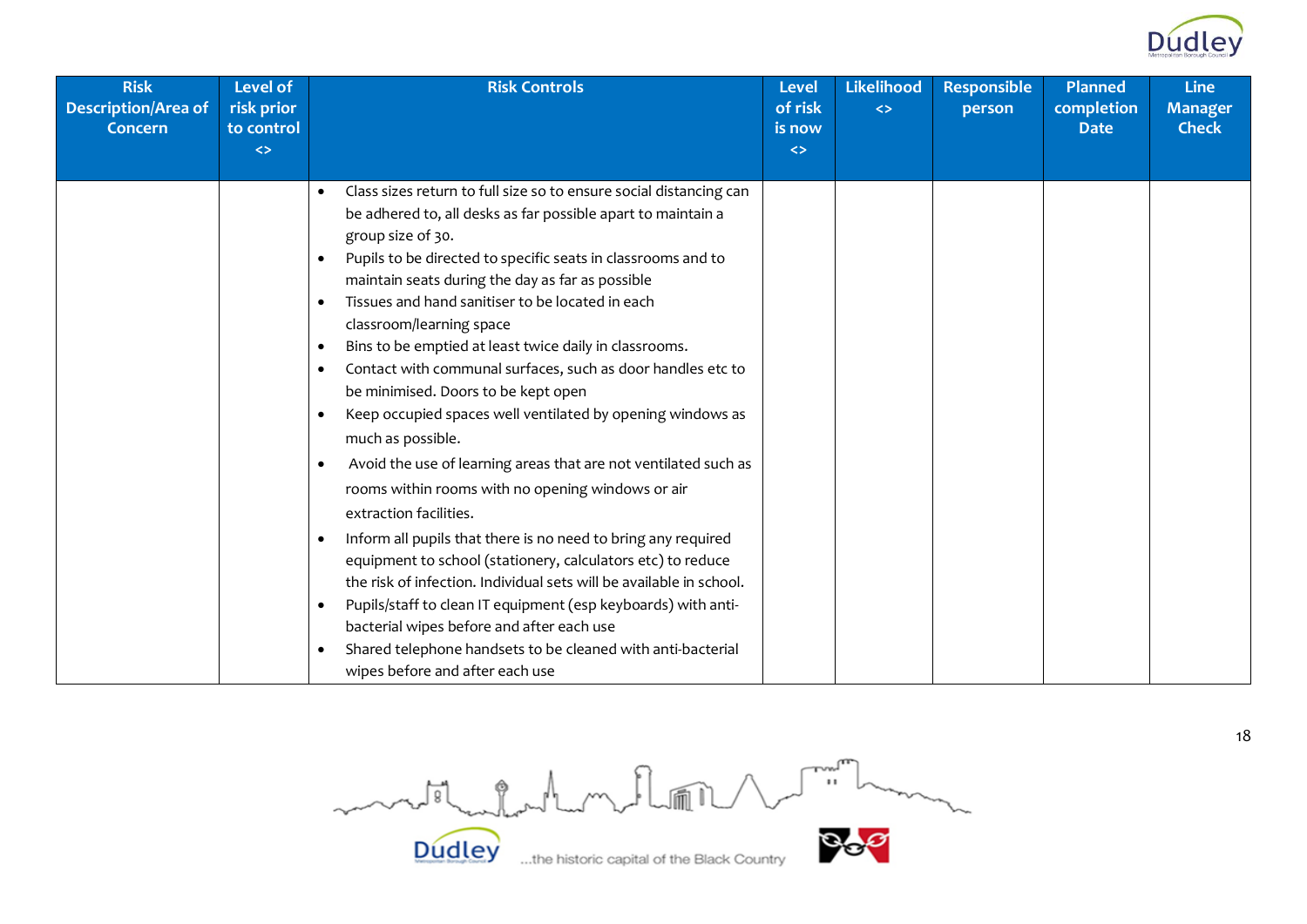

| <b>Risk</b><br><b>Description/Area of</b><br><b>Concern</b>                      | <b>Level of</b><br>risk prior<br>to control<br>$\leftrightarrow$ | <b>Risk Controls</b>                                                                                                                                                                                                                                                                                                                                                                                                                                                                                                                                                                                                                                                                                                                                                                                                                                                                                                                                                                  | <b>Level</b><br>of risk<br>is now<br>$\Leftrightarrow$ | <b>Likelihood</b><br>$\leftrightarrow$ | <b>Responsible</b><br>person                                               | <b>Planned</b><br>completion<br><b>Date</b> | <b>Line</b><br><b>Manager</b><br><b>Check</b> |
|----------------------------------------------------------------------------------|------------------------------------------------------------------|---------------------------------------------------------------------------------------------------------------------------------------------------------------------------------------------------------------------------------------------------------------------------------------------------------------------------------------------------------------------------------------------------------------------------------------------------------------------------------------------------------------------------------------------------------------------------------------------------------------------------------------------------------------------------------------------------------------------------------------------------------------------------------------------------------------------------------------------------------------------------------------------------------------------------------------------------------------------------------------|--------------------------------------------------------|----------------------------------------|----------------------------------------------------------------------------|---------------------------------------------|-----------------------------------------------|
|                                                                                  |                                                                  | Shared teaching resources to be cleaned prior to and after<br>$\bullet$<br>every use; equipment use staggered to permit 72 hour break<br>between uses<br>If any bodily fluids come into contact with classroom<br>$\bullet$<br>equipment, ensure that gloves are worn to remove the piece<br>of equipment before it is thoroughly cleaned<br>Guidance issued to staff on the use of the staff room and staff<br>$\bullet$<br>toilet area, including maximum numbers at any one time.<br>Staff to be reminded to adhere to social distancing at all times<br>$\bullet$<br>Hand sanitiser to be in place at photocopiers/shared<br>$\bullet$<br>keyboards/telephones etc<br>Staff must wash and dry their own cups, plates and utensils,<br>$\bullet$<br>using disposable towels or place in the dishwasher. No<br>utensils, plates etc are to be left in the sink or counter tops.<br>As a result, the risk of infection to staff and pupils in<br>classrooms/shared areas is reduced. |                                                        |                                        |                                                                            |                                             |                                               |
| Poor pupil behaviour<br>increases the risk of<br>the spread of the<br>infection. |                                                                  | Pupils are reminded of the behaviour policy on their return to<br>school<br>Sanctions (and how they will be applied in the context of<br>social distancing) are clearly communicated to pupils and<br>parents. Behaviour policy is adjusted as a consequence                                                                                                                                                                                                                                                                                                                                                                                                                                                                                                                                                                                                                                                                                                                          | L                                                      | L                                      | <b>LM</b><br><b>MW</b><br><b>SLT</b><br>Teaching &<br><b>Support Staff</b> | Ongoing                                     |                                               |

Country **Bog** motil datement floor **Dudley** 

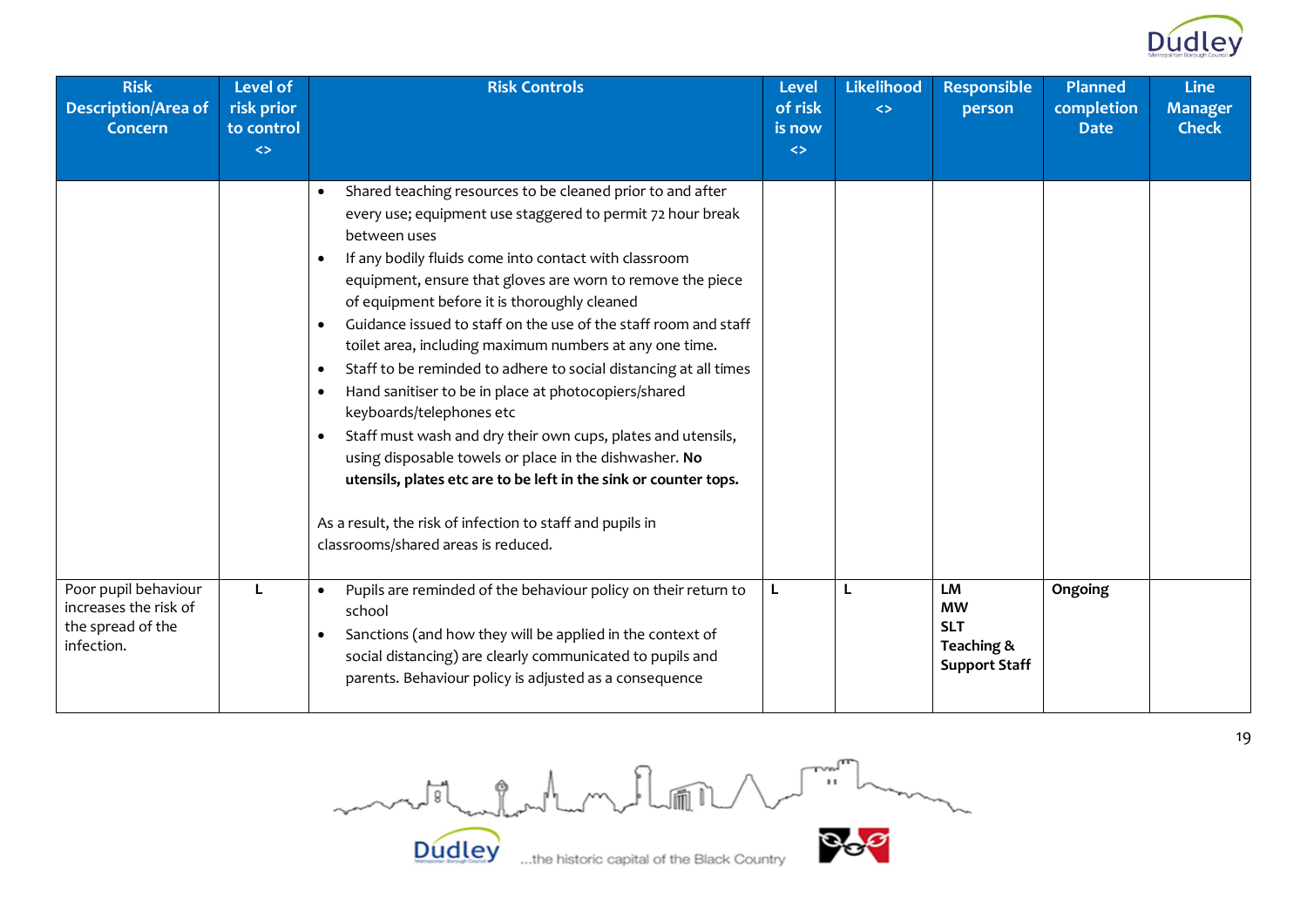

| <b>Risk</b><br><b>Description/Area of</b>                                                                     | <b>Level of</b><br>risk prior   | <b>Risk Controls</b>                                                                                                                                                                                                                                                                                                                                                                                                                                                                                                                                                                                                                                                                                                                                                                                                                                      | <b>Level</b><br>of risk                | <b>Likelihood</b><br>$\leftrightarrow$ | <b>Responsible</b><br>person                                                     | <b>Planned</b><br>completion | <b>Line</b><br><b>Manager</b> |
|---------------------------------------------------------------------------------------------------------------|---------------------------------|-----------------------------------------------------------------------------------------------------------------------------------------------------------------------------------------------------------------------------------------------------------------------------------------------------------------------------------------------------------------------------------------------------------------------------------------------------------------------------------------------------------------------------------------------------------------------------------------------------------------------------------------------------------------------------------------------------------------------------------------------------------------------------------------------------------------------------------------------------------|----------------------------------------|----------------------------------------|----------------------------------------------------------------------------------|------------------------------|-------------------------------|
| <b>Concern</b>                                                                                                | to control<br>$\leftrightarrow$ |                                                                                                                                                                                                                                                                                                                                                                                                                                                                                                                                                                                                                                                                                                                                                                                                                                                           | is now<br>$\left\langle \right\rangle$ |                                        |                                                                                  | <b>Date</b>                  | <b>Check</b>                  |
|                                                                                                               |                                 | Pupils' individual behaviour plans are reviewed and specific<br>control measures identified and shared with pupils and staff<br>where necessary.<br>As a result, pupils and staff understand the behaviour<br>policy/individual plans in context.                                                                                                                                                                                                                                                                                                                                                                                                                                                                                                                                                                                                         |                                        |                                        |                                                                                  |                              |                               |
| Pupils with complex<br>needs are not<br>adequately prepared<br>for a return to school<br>or safely supported. | L                               | Leaders and staff should review individual pupils' handling<br>$\bullet$<br>plans, including the use of PPE<br>Additional advice should be sought from external agencies<br>where appropriate in relation to moving and handling<br>(physiotherapy, occupational therapy)<br>Review individual communication plans where close proximity<br>$\bullet$<br>is expected e.g. on-body signing<br>Plans should be understood, shared and followed consistently<br>$\bullet$<br>by Teaching & Support working with those pupils<br>Prepare additional social stories to support pupils with autism<br>$\bullet$<br>/ learning difficulties (highlighting changes to<br>classrooms/arrangements/use of PPE, for example) and share<br>with parents and pupils prior to pupils returning to school.<br>As a result, pupils with complex needs are well supported. |                                        | L                                      | LM<br><b>MW</b><br><b>AW</b><br><b>SLT</b><br>Teaching &<br><b>Support Staff</b> | Ongoing                      |                               |
| Vulnerable pupils and<br>pupils with SEND do<br>not receive<br>appropriate support.                           | L                               | Appropriate planning is in place to support the mental health<br>of pupils returning to school                                                                                                                                                                                                                                                                                                                                                                                                                                                                                                                                                                                                                                                                                                                                                            | L                                      | L                                      | <b>LM</b><br><b>MW</b><br><b>AW</b><br><b>SLT</b>                                | Ongoing                      |                               |

medicated with 1 million

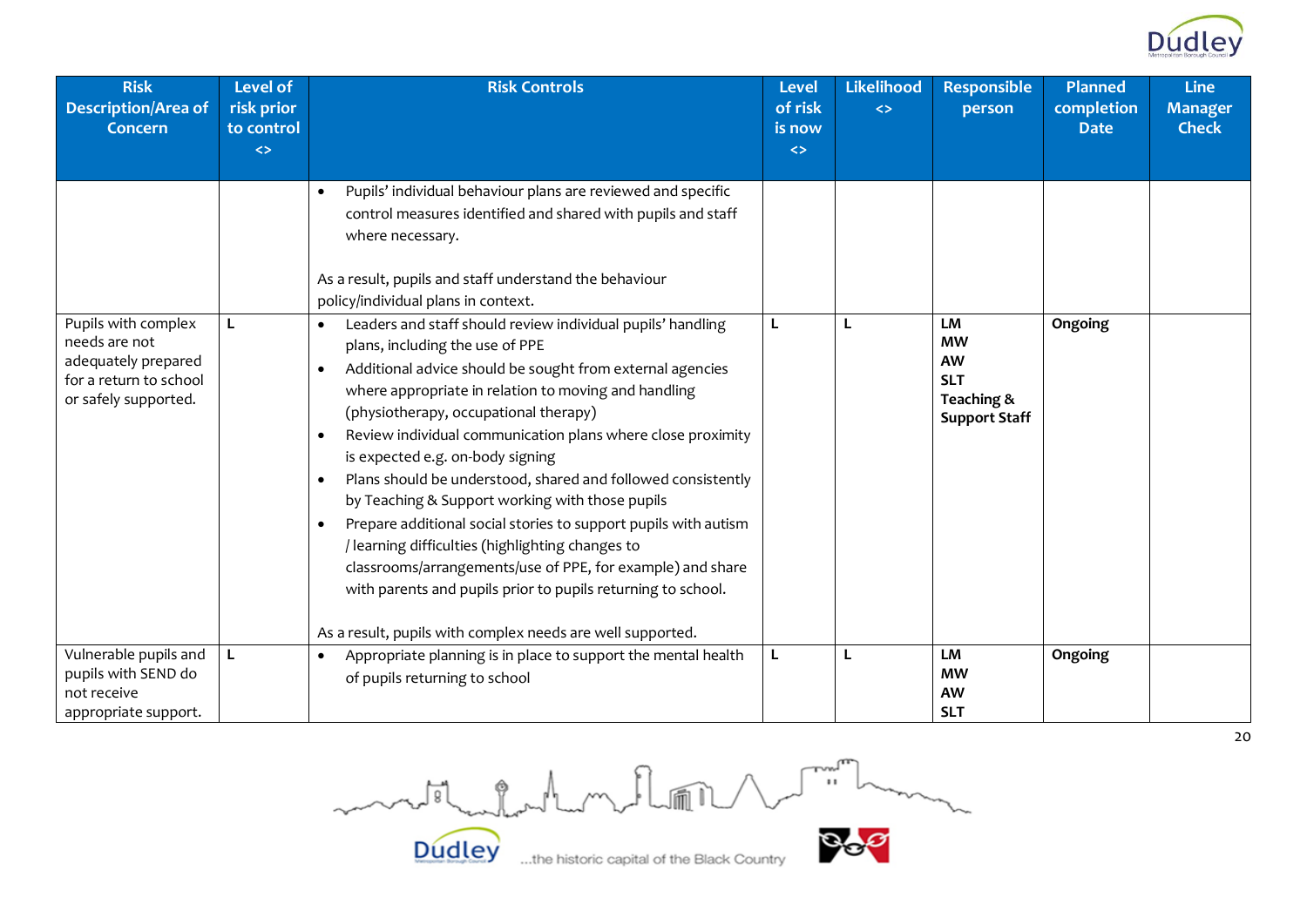

| <b>Risk</b><br><b>Description/Area of</b><br><b>Concern</b>                              | Level of<br>risk prior<br>to control<br>$\leftrightarrow$ | <b>Risk Controls</b>                                                                                                                                                                                                                                                                                                                                    | <b>Level</b><br>of risk<br>is now<br>$\leftrightarrow$ | <b>Likelihood</b><br>$\leftrightarrow$ | <b>Responsible</b><br>person       | <b>Planned</b><br>completion<br><b>Date</b> | <b>Line</b><br><b>Manager</b><br><b>Check</b> |
|------------------------------------------------------------------------------------------|-----------------------------------------------------------|---------------------------------------------------------------------------------------------------------------------------------------------------------------------------------------------------------------------------------------------------------------------------------------------------------------------------------------------------------|--------------------------------------------------------|----------------------------------------|------------------------------------|---------------------------------------------|-----------------------------------------------|
|                                                                                          |                                                           | Agree what returning support is available to pupils with SEND<br>$\bullet$<br>in conjunction with families and other agencies.<br>As a result, pupils with SEND and those concerned about returning<br>to school are well supported.                                                                                                                    |                                                        |                                        | Teaching &<br><b>Support Staff</b> |                                             |                                               |
|                                                                                          |                                                           | <b>Mental Health Resources</b><br>https://www.mind.org.uk/information-support/coronavirus-<br>and-your-wellbeing/<br>https://www.mentallyhealthyschools.org.uk/resources/coronavirus-                                                                                                                                                                   |                                                        |                                        |                                    |                                             |                                               |
|                                                                                          |                                                           | resources-for-mental-health-and-wellbeing-toolkit-1/<br>https://www.gov.uk/government/publications/covid-19-guidance-<br>on-supporting-children-and-young-peoples-mental-health-and-<br>wellbeing/guidance-for-parents-and-carers-on-supporting-children-<br>and-young-peoples-mental-health-and-wellbeing-during-the-<br>coronavirus-covid-19-outbreak |                                                        |                                        |                                    |                                             |                                               |
| Increased number of<br>safeguarding<br>concerns reported<br>during and after<br>Lockdown | L                                                         | Agree safeguarding provision to be put in place to support<br>$\bullet$<br>returning pupils<br>Ensure that key staff (DSL and deputies) have capacity to deal<br>with any arising concerns                                                                                                                                                              |                                                        | L                                      |                                    | Ongoing                                     |                                               |

Country **Bog** mostladerhom floor **Dudley**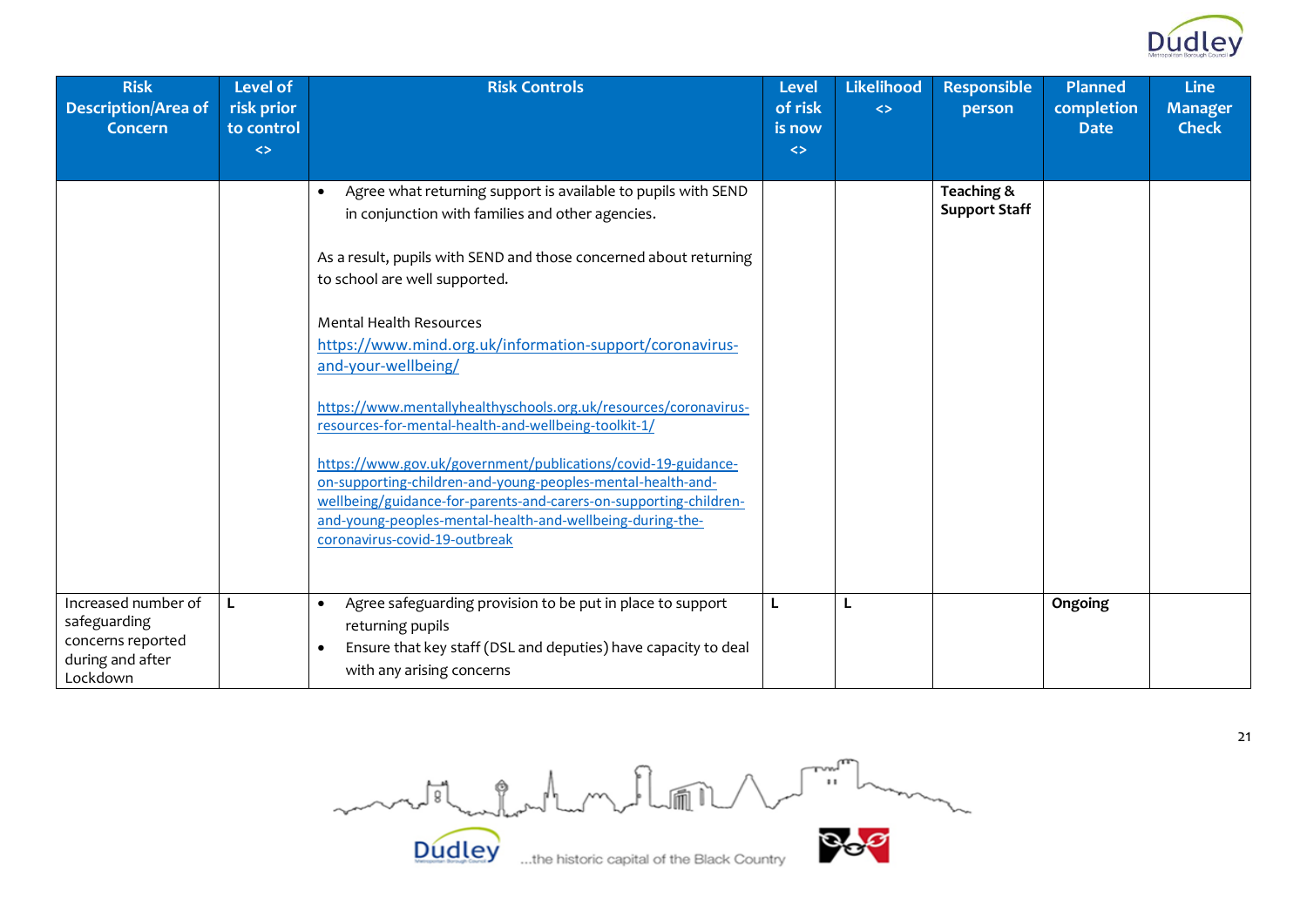

| <b>Risk</b><br><b>Description/Area of</b><br><b>Concern</b> | Level of<br>risk prior<br>to control<br>$\left\langle \right\rangle$ | <b>Risk Controls</b>                                                                                                                                                                                                                                                                                                                                                                                                                                                                                                                                           | <b>Level</b><br>of risk<br>is now<br>$\leftrightarrow$ | <b>Likelihood</b><br>$\leftrightarrow$ | <b>Responsible</b><br>person                                                    | <b>Planned</b><br>completion<br><b>Date</b> | <b>Line</b><br><b>Manager</b><br><b>Check</b> |
|-------------------------------------------------------------|----------------------------------------------------------------------|----------------------------------------------------------------------------------------------------------------------------------------------------------------------------------------------------------------------------------------------------------------------------------------------------------------------------------------------------------------------------------------------------------------------------------------------------------------------------------------------------------------------------------------------------------------|--------------------------------------------------------|----------------------------------------|---------------------------------------------------------------------------------|---------------------------------------------|-----------------------------------------------|
|                                                             |                                                                      | Follow up any referrals made by staff swiftly, while<br>maintaining social distancing.<br>As a result, safeguarding remains of the highest priority and<br>practice.                                                                                                                                                                                                                                                                                                                                                                                           |                                                        |                                        |                                                                                 |                                             |                                               |
| Emergency<br>evacuation due to fire<br>etc.                 | L                                                                    | Lockdown, fire and emergency evacuation procedures to be<br>reviewed so that social distancing can be maintained<br>Leaders to communicate procedures to Teaching & Support<br>$\bullet$<br>Staff to communicate emergency evacuation procedures to<br>$\bullet$<br>pupils at the beginning of each day.<br>As a result, social distancing is maintained in the event of an<br>emergency evacuation.                                                                                                                                                           |                                                        | L                                      | LM<br><b>MW</b><br><b>FS</b><br><b>DH</b><br>Teaching &<br><b>Support Staff</b> | Ongoing                                     |                                               |
| Cleaning is not<br>sufficiently<br>comprehensive.           |                                                                      | Ensure that all cleaning and associated health and safety<br>$\bullet$<br>compliance checks have been undertaken prior to opening<br>A nominated member of staff monitors the standards of<br>cleaning in school and identifies any additional cleaning<br>measures<br>Where possible, additional cleaning staff employed (or given<br>$\bullet$<br>additional hours) to increase the regularity of cleaning<br>Whilst pupils are at break time/lunchtime, <identified member<br="">of staff&gt; to clean tables/door handles with a disinfectant</identified> |                                                        | L                                      | <b>LM</b><br><b>MW</b><br><b>FS</b><br>DH                                       | Ongoing                                     |                                               |

Dudley ....the historic capital of the Black Country

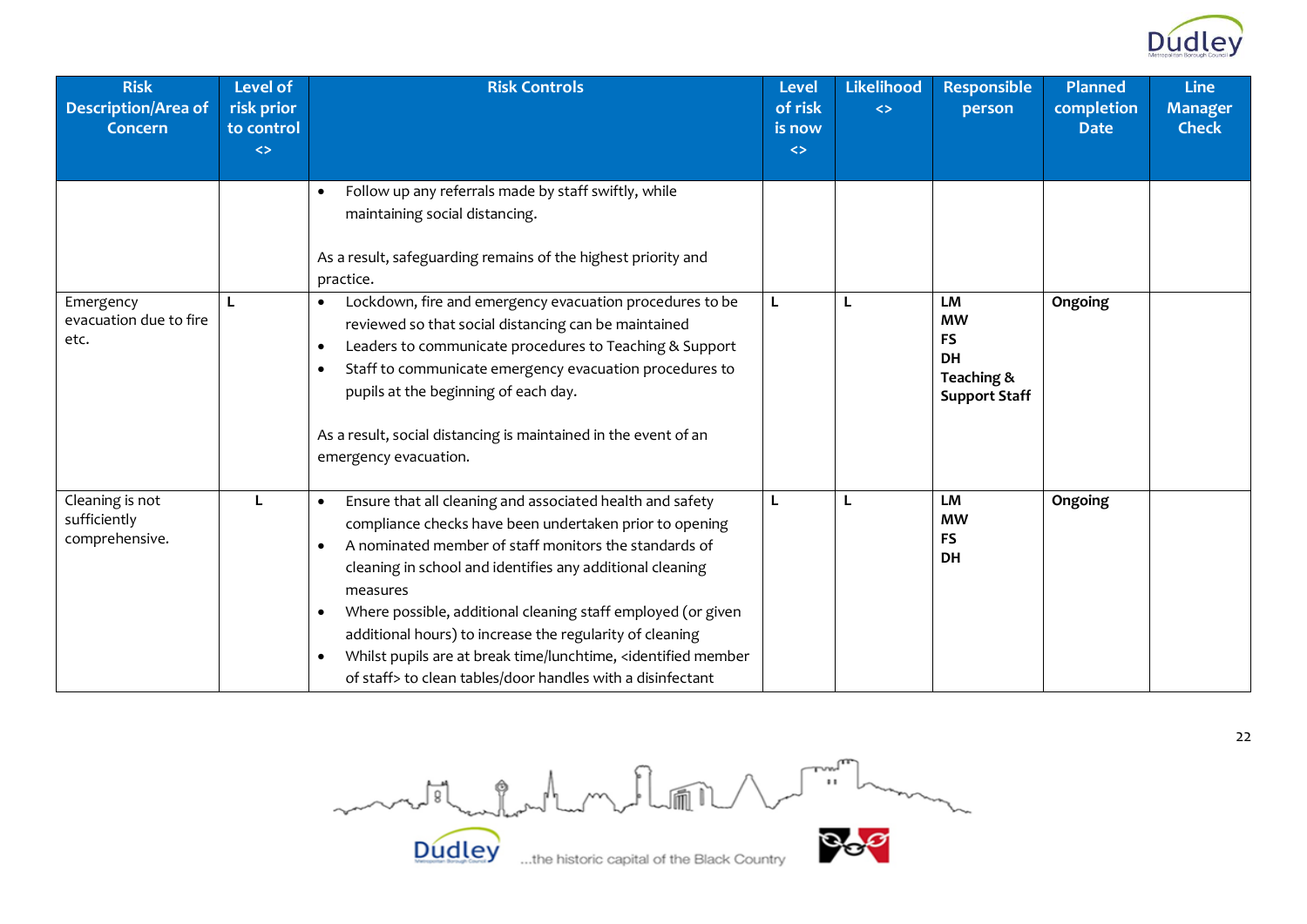

| <b>Risk</b><br><b>Description/Area of</b><br><b>Concern</b>                   | <b>Level of</b><br>risk prior<br>to control<br>$\leftrightarrow$ | <b>Risk Controls</b>                                                                                                                                                                                                                                                                                                                                                                                                                                                                                                                                                                                                                                                                                                                                                                                                                                                                                                                                                            | <b>Level</b><br>of risk<br>is now<br>$\leftrightarrow$ | Likelihood<br>$\leftrightarrow$ | <b>Responsible</b><br>person                                        | <b>Planned</b><br>completion<br><b>Date</b> | <b>Line</b><br><b>Manager</b><br><b>Check</b> |
|-------------------------------------------------------------------------------|------------------------------------------------------------------|---------------------------------------------------------------------------------------------------------------------------------------------------------------------------------------------------------------------------------------------------------------------------------------------------------------------------------------------------------------------------------------------------------------------------------------------------------------------------------------------------------------------------------------------------------------------------------------------------------------------------------------------------------------------------------------------------------------------------------------------------------------------------------------------------------------------------------------------------------------------------------------------------------------------------------------------------------------------------------|--------------------------------------------------------|---------------------------------|---------------------------------------------------------------------|---------------------------------------------|-----------------------------------------------|
| Contractors,<br>deliveries and visitors<br>increase the risk of<br>infection. |                                                                  | spray. Gloves to be worn during this and hands washed<br>afterwards<br>Disposable gloves/wipes/sprays are next to<br>$\bullet$<br>photocopiers/printers etc<br>Cleaners to act upon guidance normally linked to 'deep cleans'<br>as part of their daily procedures (i.e. a focus on door handles,<br>toilets, changing room, toys in the Early Years).<br>As a result, high standards of cleanliness are maintained in school.<br>All contractors to be checked to ensure that they are essential<br>visitors prior to entry to the school<br>Agree arrival and departure times with contractors to ensure<br>$\bullet$<br>that there is no contact with staff or pupils<br>All contractors/visitors to wash hands either prior to or on<br>entry to the school site<br>Contractors and visitors are directed to specific/designated<br>$\bullet$<br>handwashing facilities<br>All areas in which contractors work are cleaned in line with<br>$\bullet$<br>government guidance | L.                                                     |                                 | LM<br><b>MW</b><br><b>FS/RH</b><br><b>DH</b><br>control<br>measures | Ongoing                                     |                                               |
|                                                                               |                                                                  | Contractors to bring own food, drink and utensils onto site.<br>$\bullet$<br>Staff who receive deliveries to the school to wash hands in<br>line with government guidance after handling                                                                                                                                                                                                                                                                                                                                                                                                                                                                                                                                                                                                                                                                                                                                                                                        |                                                        |                                 |                                                                     |                                             |                                               |

Dudley when the historic capital of the Black Country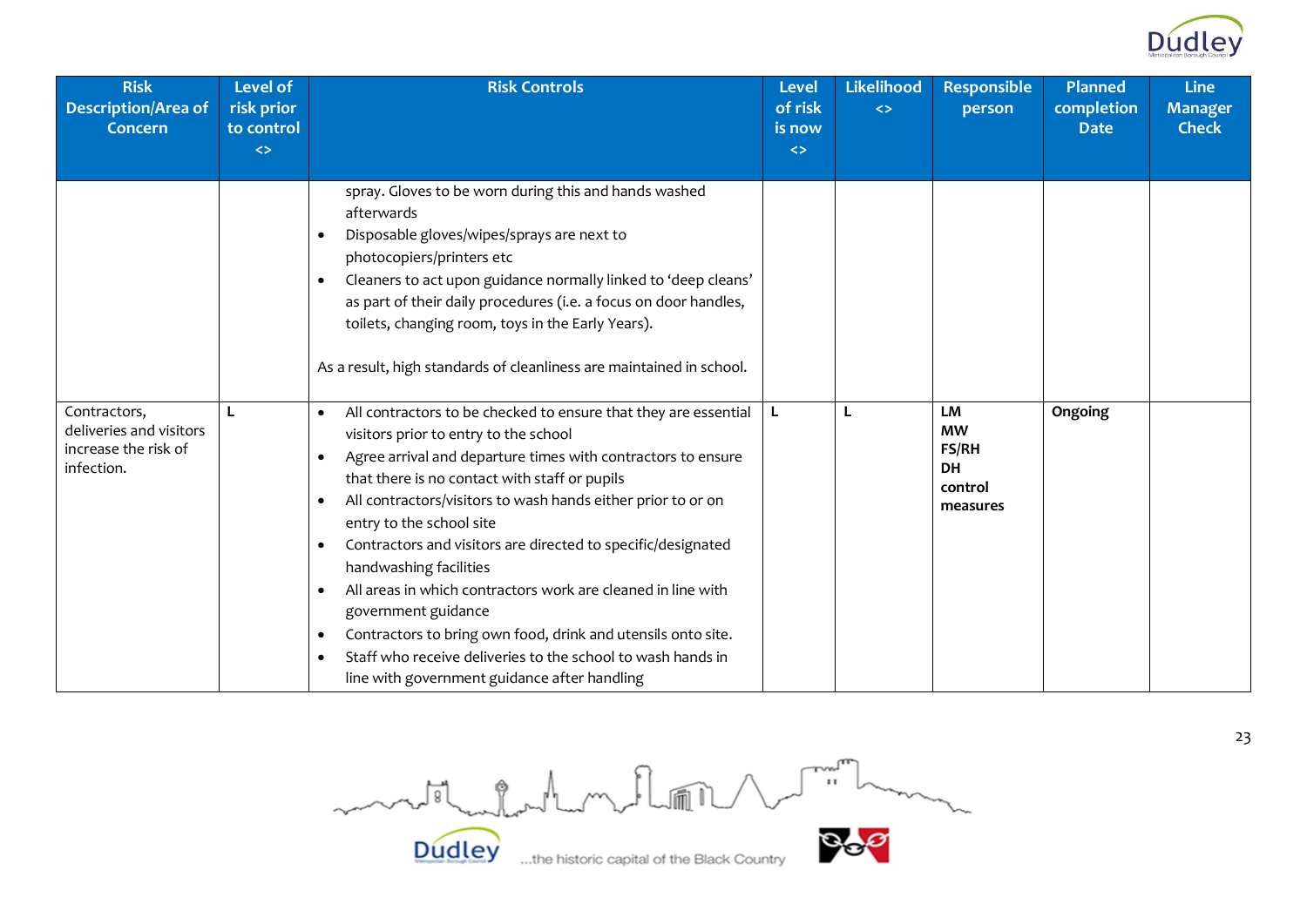

| <b>Risk</b><br><b>Description/Area of</b><br><b>Concern</b> | <b>Level of</b><br>risk prior<br>to control<br>$\leftrightarrow$ | <b>Risk Controls</b>                                                                                                                                                                                                                                                                                                                                                                                                                                                                                                                                                                                                                                                                                                                                                                                                                                                                                                                                                                                                                                                                                                                                                | <b>Level</b><br>of risk<br>is now<br>$\Leftrightarrow$ | <b>Likelihood</b><br>$\leftrightarrow$ | <b>Responsible</b><br>person | <b>Planned</b><br>completion<br><b>Date</b> | <b>Line</b><br><b>Manager</b><br><b>Check</b> |
|-------------------------------------------------------------|------------------------------------------------------------------|---------------------------------------------------------------------------------------------------------------------------------------------------------------------------------------------------------------------------------------------------------------------------------------------------------------------------------------------------------------------------------------------------------------------------------------------------------------------------------------------------------------------------------------------------------------------------------------------------------------------------------------------------------------------------------------------------------------------------------------------------------------------------------------------------------------------------------------------------------------------------------------------------------------------------------------------------------------------------------------------------------------------------------------------------------------------------------------------------------------------------------------------------------------------|--------------------------------------------------------|----------------------------------------|------------------------------|---------------------------------------------|-----------------------------------------------|
| Lateral Flow Tests for<br>Staff                             | L                                                                | Where possible, staff to identify safe/designated place for<br>$\bullet$<br>delivery without need for contact with staff. Drivers are not<br>permitted to enter the school premises when making<br>deliveries<br>If drivers have to enter school site, ensure that they are asked<br>$\bullet$<br>to maintain social distancing and use hand sanitiser before<br>entering the building<br>Surfaces to be cleaned after any deliveries have been made.<br>$\bullet$<br>As a result, any external visitors/contactors are kept safe and the<br>risk to other members of the school is minimised.<br>DfE to issue Lateral Flow Test kits for use by all staff to detect<br>$\bullet$<br>asymptomatic cases of COVID amongst staff to break chain of<br>transmission<br>All Staff working and undertaking their duties on school<br>$\bullet$<br>premises to be offered access to kits and asked to test twice a<br>week.<br>Use of Lateral Flow Testing by Primary staff is not mandatory<br>$\bullet$<br>Procedure for issuing and reporting of results communicated<br>$\bullet$<br>clearly to all staff<br>Training and instruction materials roll out<br>$\bullet$ | L                                                      | L                                      | <b>LM</b><br><b>FS</b>       | 25.1.2021<br>Ongoing                        |                                               |

Dudley ...the historic capital of the Black Country

24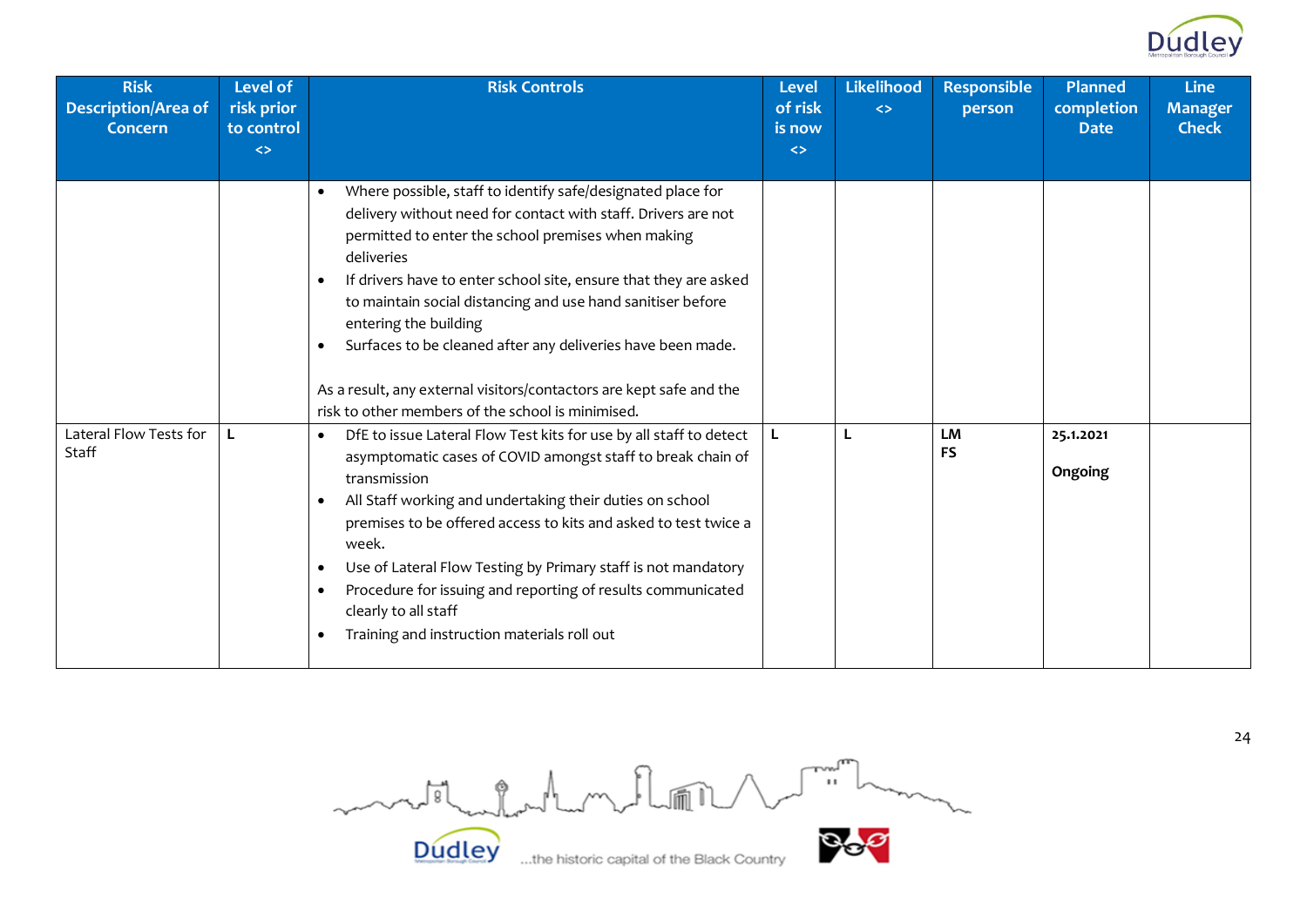

Useful links:

- Safeguarding: [https://www.gov.uk/government/publications/covid-19-safeguarding-in-schools-colleges-and-other-providers/coronavirus-covid-19-safeguarding-in-schools](https://www.gov.uk/government/publications/covid-19-safeguarding-in-schools-colleges-and-other-providers/coronavirus-covid-19-safeguarding-in-schools-colleges-and-other-providers)[colleges-and-other-providers](https://www.gov.uk/government/publications/covid-19-safeguarding-in-schools-colleges-and-other-providers/coronavirus-covid-19-safeguarding-in-schools-colleges-and-other-providers)
- Remote learning:<https://www.gov.uk/guidance/safeguarding-and-remote-education-during-coronavirus-covid-19>
- Attendance:<https://www.gov.uk/government/publications/coronavirus-covid-19-attendance-recording-for-educational-settings>
- Premises: [https://www.gov.uk/government/publications/managing-school-premises-during-the-coronavirus-outbreak/managing-school-premises-which-are-partially-open](https://www.gov.uk/government/publications/managing-school-premises-during-the-coronavirus-outbreak/managing-school-premises-which-are-partially-open-during-the-coronavirus-outbreak)[during-the-coronavirus-outbreak](https://www.gov.uk/government/publications/managing-school-premises-during-the-coronavirus-outbreak/managing-school-premises-which-are-partially-open-during-the-coronavirus-outbreak)
- Prevention and control- <https://www.gov.uk/government/publications/guidance-to-educational-settings-about-covid-19/guidance-to-educational-settings-about-covid-19>
- Advice:<https://www.gov.uk/government/collections/coronavirus-covid-19-list-of-guidance>
- Vulnerable: [https://www.gov.uk/government/publications/coronavirus-covid-19-guidance-on-vulnerable-children-and-young-people/coronavirus-covid-19-guidance-on](https://www.gov.uk/government/publications/coronavirus-covid-19-guidance-on-vulnerable-children-and-young-people/coronavirus-covid-19-guidance-on-vulnerable-children-and-young-people)[vulnerable-children-and-young-people](https://www.gov.uk/government/publications/coronavirus-covid-19-guidance-on-vulnerable-children-and-young-people/coronavirus-covid-19-guidance-on-vulnerable-children-and-young-people)
- Extremely vulnerable[: https://www.gov.uk/government/publications/guidance-on-shielding-and-protecting-extremely-vulnerable-persons-from-covid-19](https://www.gov.uk/government/publications/guidance-on-shielding-and-protecting-extremely-vulnerable-persons-from-covid-19)
- SEND <https://www.gov.uk/government/publications/coronavirus-covid-19-send-risk-assessment-guidance/coronavirus-covid-19-send-risk-assessment-guidance>
- Home learning support:<https://www.gov.uk/government/publications/coronavirus-covid-19-online-education-resources>
- Remote support:<https://www.gov.uk/guidance/get-help-with-technology-for-remote-education-during-coronavirus-covid-19>
- Accountability measures: [https://www.gov.uk/government/publications/coronavirus-covid-19-school-and-college-performance-measures/coronavirus-covid-19-school-and](https://www.gov.uk/government/publications/coronavirus-covid-19-school-and-college-performance-measures/coronavirus-covid-19-school-and-college-accountability)[college-accountability](https://www.gov.uk/government/publications/coronavirus-covid-19-school-and-college-performance-measures/coronavirus-covid-19-school-and-college-accountability)
- Pupils' mental health support/pastoral care at home: [https://www.gov.uk/government/publications/covid-19-guidance-on-supporting-children-and-young-peoples-mental](https://www.gov.uk/government/publications/covid-19-guidance-on-supporting-children-and-young-peoples-mental-health-and-wellbeing/guidance-for-parents-and-carers-on-supporting-children-and-young-peoples-mental-health-and-wellbeing-during-the-coronavirus-covid-19-outbreak#helping-children-and-young-people-cope-with-stress)[health-and-wellbeing/guidance-for-parents-and-carers-on-supporting-children-and-young-peoples-mental-health-and-wellbeing-during-the-coronavirus-covid-19](https://www.gov.uk/government/publications/covid-19-guidance-on-supporting-children-and-young-peoples-mental-health-and-wellbeing/guidance-for-parents-and-carers-on-supporting-children-and-young-peoples-mental-health-and-wellbeing-during-the-coronavirus-covid-19-outbreak#helping-children-and-young-people-cope-with-stress) [outbreak#helping-children-and-young-people-cope-with-stressP](https://www.gov.uk/government/publications/covid-19-guidance-on-supporting-children-and-young-peoples-mental-health-and-wellbeing/guidance-for-parents-and-carers-on-supporting-children-and-young-peoples-mental-health-and-wellbeing-during-the-coronavirus-covid-19-outbreak#helping-children-and-young-people-cope-with-stress)arents:<https://www.gov.uk/guidance/supporting-your-childrens-education-during-coronavirus-covid-19>
- Parents with pupils with SEND:<https://www.gov.uk/guidance/help-children-with-send-continue-their-education-during-coronavirus-covid-19>
- Supporting parents:<https://www.gov.uk/government/publications/covid-19-school-closures/guidance-for-schools-about-temporarily-closing#working-with-parents>
- Financial support: [https://www.gov.uk/government/publications/coronavirus-covid-19-financial-support-for-education-early-years-and-childrens-social-care/coronavirus-covid-](https://www.gov.uk/government/publications/coronavirus-covid-19-financial-support-for-education-early-years-and-childrens-social-care/coronavirus-covid-19-financial-support-for-education-early-years-and-childrens-social-care)[19-financial-support-for-education-early-years-and-childrens-social-care](https://www.gov.uk/government/publications/coronavirus-covid-19-financial-support-for-education-early-years-and-childrens-social-care/coronavirus-covid-19-financial-support-for-education-early-years-and-childrens-social-care)
- Exceptional costs[: https://www.gov.uk/government/publications/coronavirus-covid-19-financial-support-for-schools/school-funding-exceptional-costs-associated-with](https://www.gov.uk/government/publications/coronavirus-covid-19-financial-support-for-schools/school-funding-exceptional-costs-associated-with-coronavirus-covid-19-for-the-period-march-to-july-2020)[coronavirus-covid-19-for-the-period-march-to-july-2020](https://www.gov.uk/government/publications/coronavirus-covid-19-financial-support-for-schools/school-funding-exceptional-costs-associated-with-coronavirus-covid-19-for-the-period-march-to-july-2020)
- Reducing burden[s: https://www.gov.uk/government/publications/coronavirus-covid-19-reducing-burdens-on-educational-and-care-settings/reducing-burdens-on-educational](https://www.gov.uk/government/publications/coronavirus-covid-19-reducing-burdens-on-educational-and-care-settings/reducing-burdens-on-educational-and-care-settings)[and-care-settings](https://www.gov.uk/government/publications/coronavirus-covid-19-reducing-burdens-on-educational-and-care-settings/reducing-burdens-on-educational-and-care-settings)
- Social distancin[g: https://www.gov.uk/government/publications/coronavirus-covid-19-implementing-social-distancing-in-education-and-childcare-settings/coronavirus-covid-19](https://www.gov.uk/government/publications/coronavirus-covid-19-implementing-social-distancing-in-education-and-childcare-settings/coronavirus-covid-19-implementing-social-distancing-in-education-and-childcare-settings) [implementing-social-distancing-in-education-and-childcare-settings](https://www.gov.uk/government/publications/coronavirus-covid-19-implementing-social-distancing-in-education-and-childcare-settings/coronavirus-covid-19-implementing-social-distancing-in-education-and-childcare-settings)
- PPE[: https://www.gov.uk/government/collections/coronavirus-covid-19-personal-protective-equipment-ppe](https://www.gov.uk/government/collections/coronavirus-covid-19-personal-protective-equipment-ppe)

**Dudley** 

must when the floor